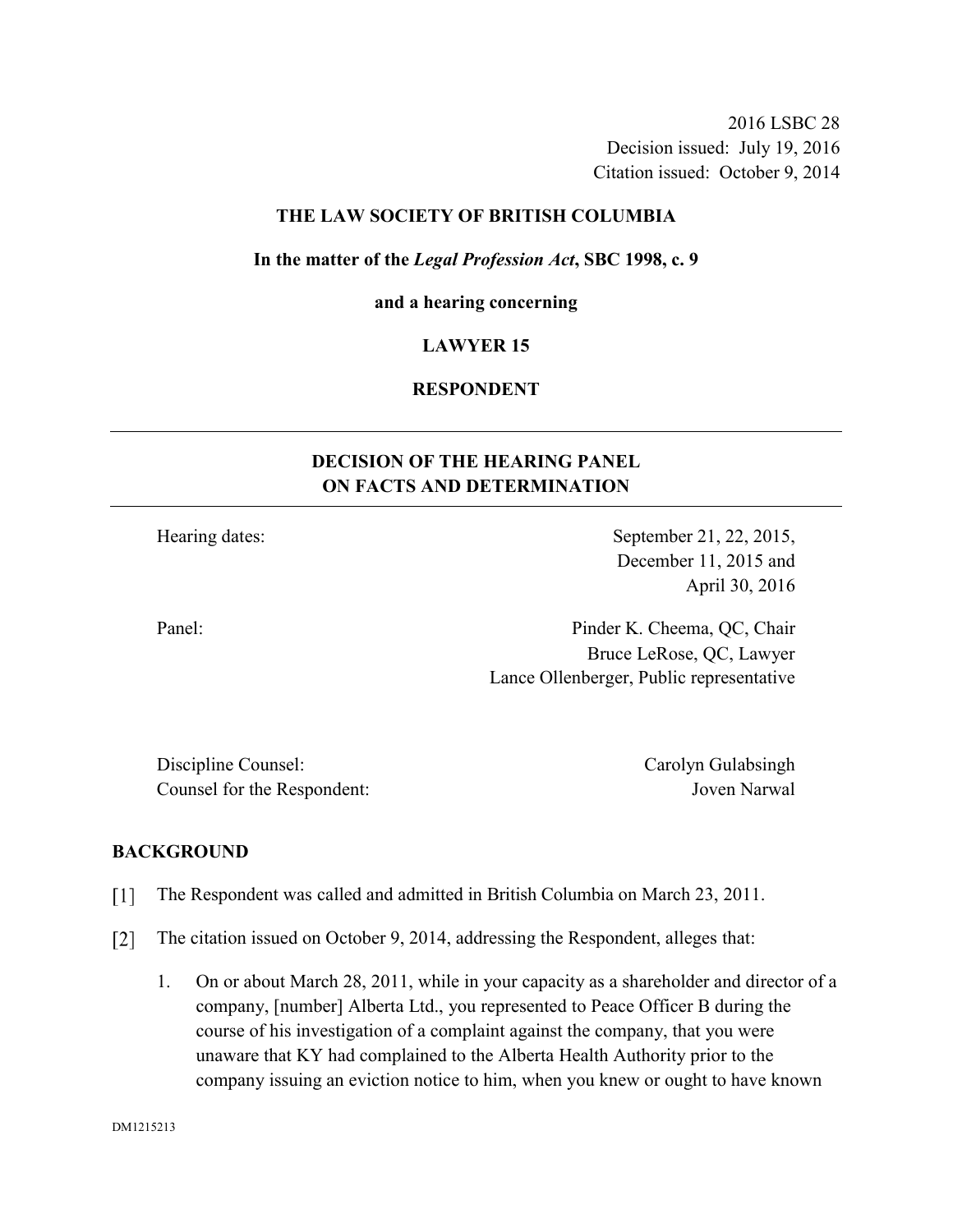the representation was not true, contrary to Chapter 1, Rule 2(3) or Chapter 2, Rule 1 of the *Professional Conduct Handbook* then in force.

This conduct constitutes professional misconduct or conduct unbecoming a lawyer, pursuant to s. 38(4) of the *Legal Profession Act*.

2. On or about February 28, 2012, while testifying in a court hearing in your capacity as a shareholder and director of a company, [number] Alberta Ltd., you gave false testimony contrary to Chapter 1, Rule 2(3) or Chapter 2, Rule 1 of the *Professional Conduct Handbook*, when you testified to the effect that you were unaware that KY had complained to the Alberta Health Authority prior to the company issuing an eviction notice to him.

This conduct constitutes professional misconduct or conduct unbecoming a lawyer, pursuant to s. 38(4) of the *Legal Profession Act.*

### **HEARING BACKGROUND**

- $\lceil 3 \rceil$ The hearing took place before us on September 21, 22 and December 11, 2015. The Law Society called DB, ("Peace Officer B") KY (the "Tenant") and the Respondent to testify. Counsel for the Respondent cross-examined both Peace Officer B and the Tenant.
- $\lceil 4 \rceil$ Final submissions were made on April 30, 2016, and the Panel reserved its decision.
- $\lceil 5 \rceil$ For the reasons that follow, we find that the allegations are not made out and we dismiss the citation.

### **FACTS**

### **Background**

- [6] The Respondent was co-owner and a director of a numbered company incorporated in Alberta in 2004. After incorporation, both the Respondent and a Mr. C were equal shareholders in and directors of the company.
- $\lceil 7 \rceil$ The company owned an apartment building (the "Building") located in Innisfail, Alberta.
- $\lceil 8 \rceil$ In October 2009, the Tenant and his wife became tenants in the Building.
- $[9]$ By 2011, CM and NM were investors in the Building and helped to manage it. There was also a building manager, FG.

2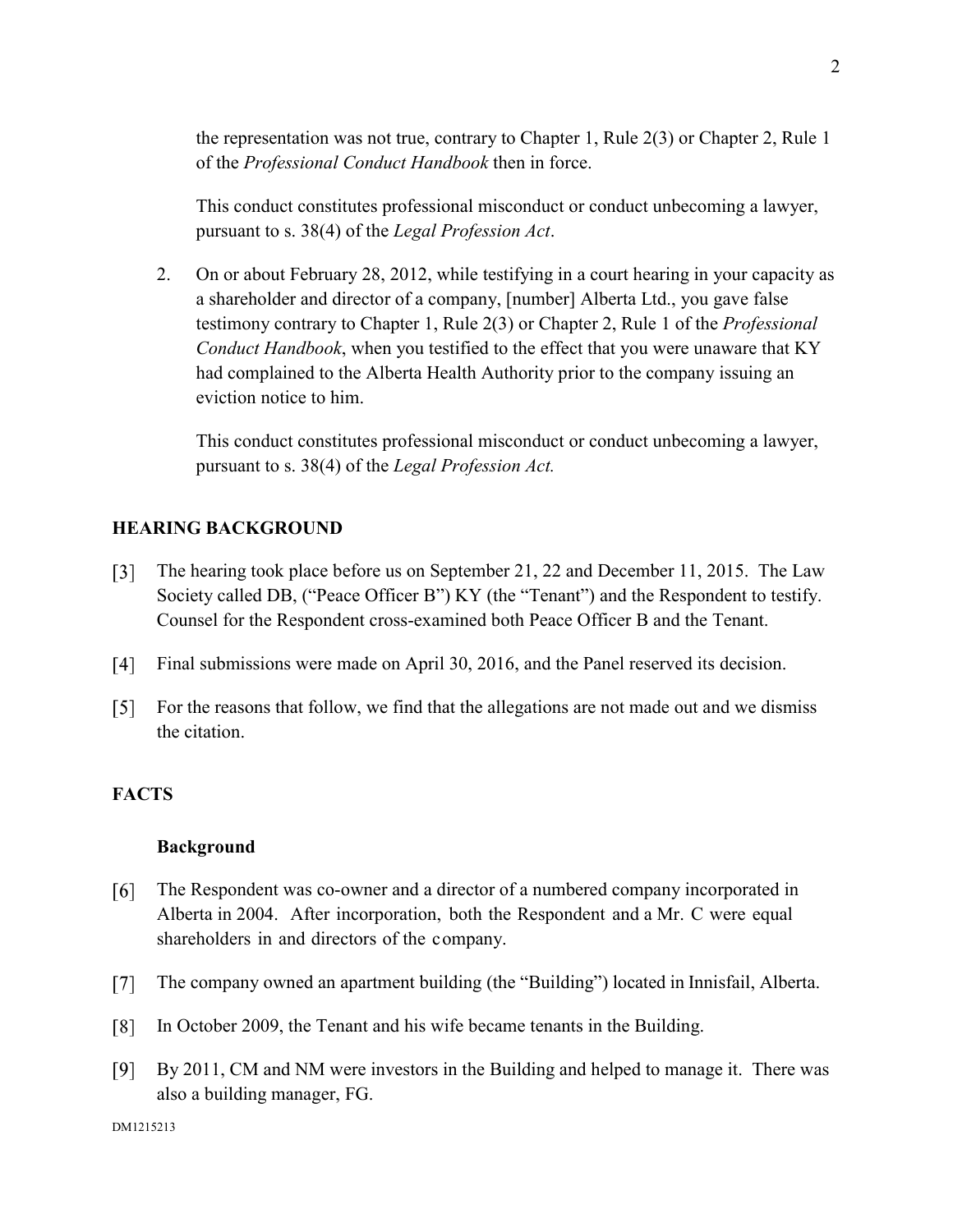- [10] The Respondent resigned as a director of the company in 2013.
- On Friday, February 18, 2011, the Tenant, who was residing in unit number 12, contacted Alberta Health Services to request an inspection of the Building to determine if his concerns as to the state of the building were justified.
- [12] He then called FG, to notify her that the inspection would take place the following Tuesday, February 22, 2011.
- That evening CM emailed the Respondent her version of what the Tenant had said to FG. She mentioned the Tenant's angry treatment of the manager, his concerns about mould and his actions, including the filing of a complaint pursuant to the *Residential Tenancies Act* and setting up an inspection with a health inspector, BM, the following Tuesday, February 22. She asked the Respondent to call the Tenant as soon as possible and to let her know of the results of that conversation. The Respondent did not reply.
- The next day, February 19, 2011, CM again emailed the Respondent wondering if the Respondent had called the Tenant. The Respondent did not reply.
- On February 21, NM emailed the Respondent his version of what the Tenant had said to FG on Friday February 18, 2011. He too mentioned the Tenant's angry attitude towards the building manager, the Tenant's statements about having hired a lawyer, his demands for a copy of his lease agreement, and his action in arranging for a health inspector to attend. He recommended that the Tenant be evicted, and he asked the Respondent to reply to his email. The Respondent did not reply until, as we see below, February 22, at 11:38 am, after the inspection by the health inspector.
- [16] On February 22, at approximately 11 am, the health inspector attended and completed his inspection. It took approximately half an hour. Shortly after the inspector left the Building, the Tenant left a voice mail for FG that deficiencies had been identified and that he would proceed with the complaints he had commenced.
- At 11:38 am, the Respondent replied to NM's email of February 21, stating "No worry about health inspector. He can do nothing other than complain or move out."
- [18] After sending the email, the Respondent telephoned the Tenant. The conversation lasted seven minutes. Both parties testified that it was a heated exchange.
- At 11:53 am, the Respondent replied to CM's email of February 18, reporting to her the results of the seven-minute conversation with the Tenant. In his email, he described the Tenant as rude and "all talk" and directed CM to serve a notice (of eviction) immediately.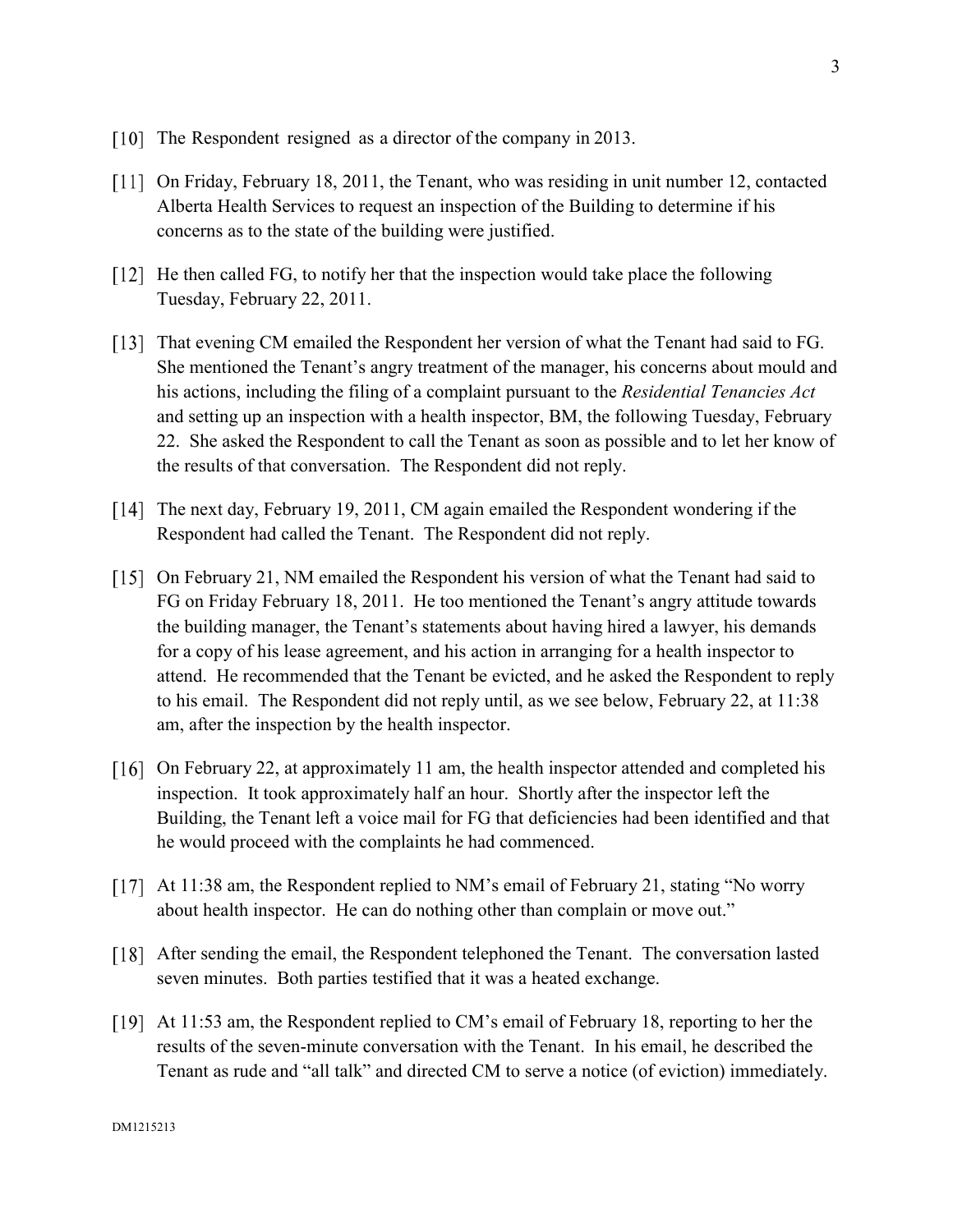- The Respondent had no further discussion with anyone until after the notice of eviction was served the next day, February 23, when the Tenant emailed the Respondent.
- [21] On March 8, 2011 the Respondent received documentation from BM, the health inspector, of the results of his inspection of February 22, 2011.
- [22] On March 28, 2011, Peace Officer B telephoned the Respondent in the course of investigating the complaint filed by the Tenant with that agency, pursuant to the *Residential Tenancies Act*. (The Notice to Admit states the investigation concerned the complaint to the Alberta Health Authority, para. 52)
- The company was ultimately charged with breaches of the *Residential Tenancies Act*.
- [24] On February 28, 2012 the Respondent testified at the trial in Red Deer, Alberta in his selfdescribed role as the "operating mind" of the company about the events leading to the service of the notice of eviction on February 23, 2011.
- [25] On March 27, 2012 the company was convicted of the breaches.
- [26] Ultimately, the matter came to the attention of the Law Society, and this citation issued.

#### **THE EVIDENCE**

- [27] The Tenant testified that, on February 18, 2011 he telephoned Alberta Health Services to request that an environmental inspector attend the Building to investigate his concerns about mould and maintenance defects. He spoke to inspector BM during the early afternoon hours and an inspection was arranged for Tuesday, February 22, 2011.
- [28] After he spoke to BM he completed a document entitled "Request to Alberta Health" Services to Inspect" (the "Request"). He described the purpose of the Request was to provide Alberta Health Services Inspector BM the same information in writing rather than just the oral conversation that they had.
- Later that day, between 5 and 8 pm, he completed and filed an online complaint with Service Alberta, pursuant to the *Residential Tenancies Act*. That document was entitled "Consumer Complaints," and it was marked as Exhibit 5 in this hearing.
- [30] The Tenant also called FG to advise her of the actions he had taken. He admitted that he was frustrated when he spoke with FG and that he swore at her because she ignored his concerns and she was argumentative with him. (FG was not called to testify.)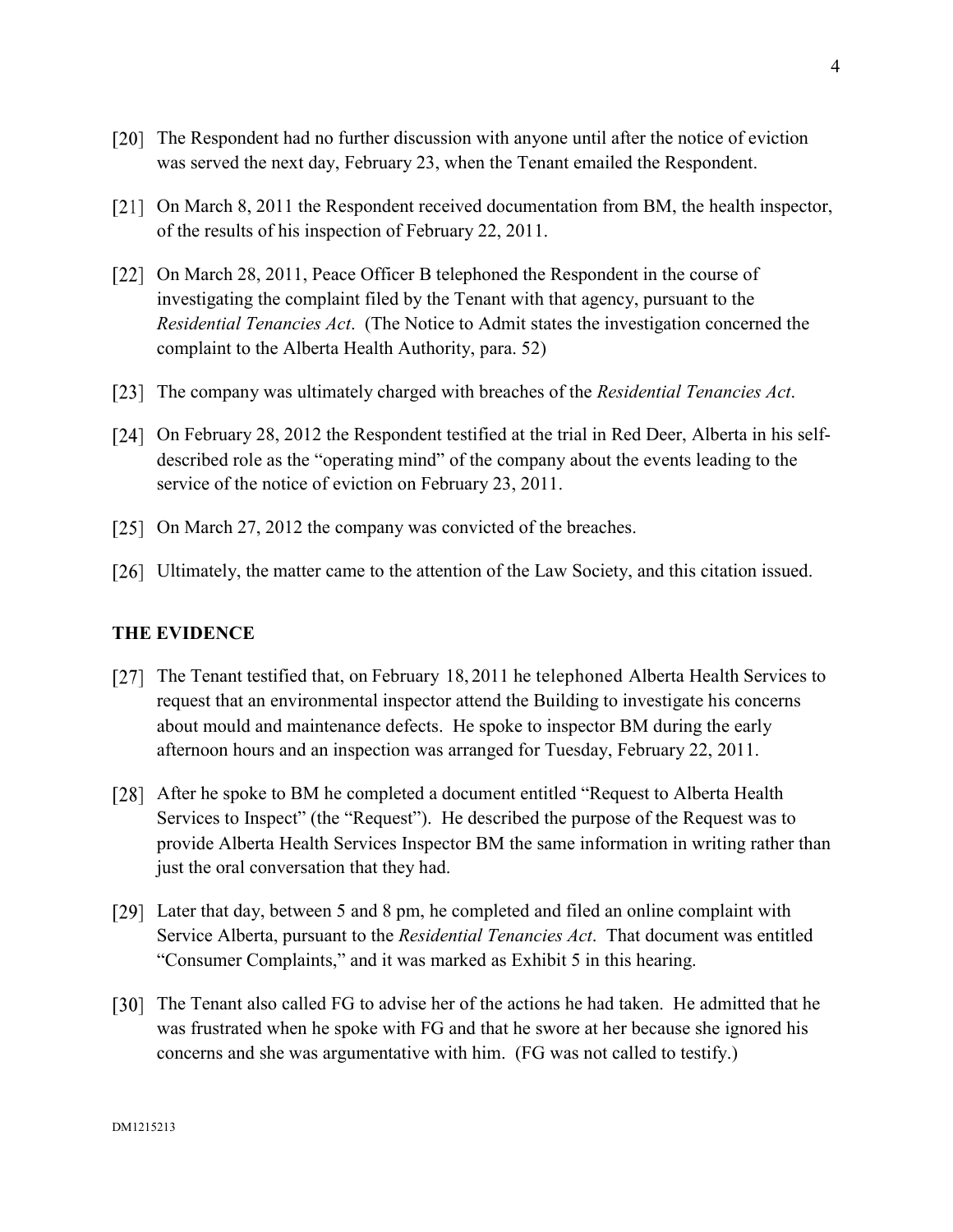- [31] However, the Tenant's evidence at the hearing conflicts as to when he called FG and what he told her. He testified that he phoned FG:
	- A. ... and told her I filed a complaint with the environmental inspector for Alberta Health Services, in addition to completing *this form* (the "Consumer Complaints") and submitting it to Service Alberta under the *Landlord Tenancies Act* [sic]*.*
	- Q. To be clear, when you spoke to FG on February 18, you had already filled out *this form*? ("Consumer Complaints")
	- A. Yes.

[emphasis added]

- [32] Later, in response to a question about the order in which he completed the two documents, he contradicted himself when he stated:
	- A. ... the one I am looking at now on tab 4, is the primary complaint to Alberta Health Services ("Request to Alberta Health Services to Inspect"). The second document titled Consumer Complaints was done a little later on in the evening, and that was submitted to Service Alberta which governs and overlooks the Landlord Tenancy Act [sic]. So there were two separate complaints drawn on the same day.
	- Q. To be clear, when you spoke to FG on February 18, which of these two documents had you completed?
	- A. I had only completed the tab 4 ("Request to Alberta Health Services") document. That was done shortly after my conversation with BM during the early afternoon hours, so I prepared this one first to make sure I had all the correct information down and then later on in the evening I did the Service Alberta.
- [33] Later, in cross-examination, he specified that he called FG during business hours at 4:30.
- [34] He describes his actions alternately as telling FG that he made a *request* of Alberta Health Services to have an environmental inspector attend to telling her that he *filed a complaint* with Alberta Health Services.
- In cross-examination the Tenant agreed that, when he called FG on February 18, he yelled and swore at FG. But he disagreed that he screamed at her as this would connote a loss of control, which, in his view, did not happen. When he told her that the inspector was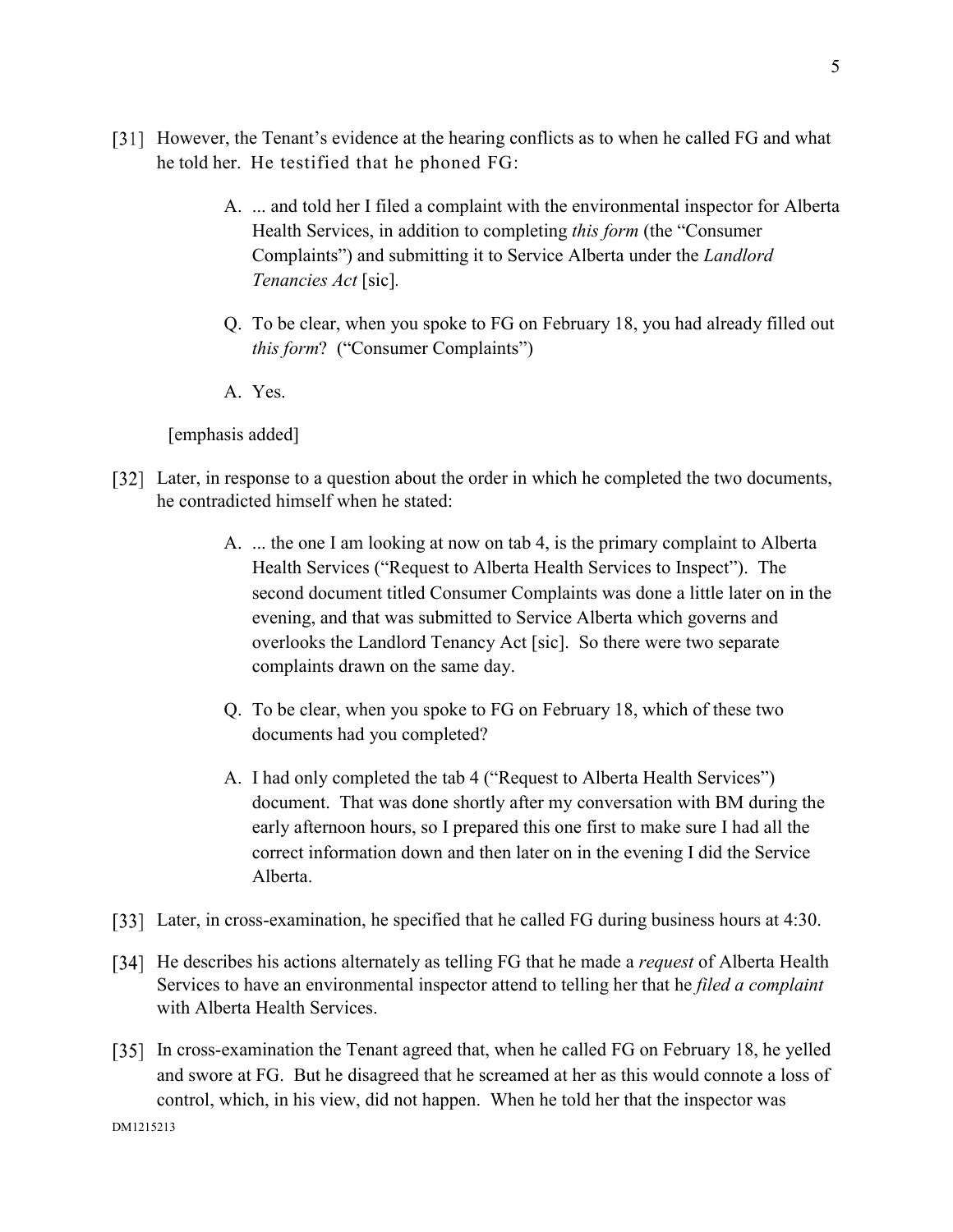coming, she was argumentative, and she did not think his concerns about the building were justified. He later left her a voice mail apology.

[36] He agreed that, between February 18 and 22, he did not provide any further information to anyone. However, that is at odds with his email to the Respondent, (Exhibit 7) where he makes reference to a conversation that took place on February 19 at 4:20 pm with FG:

> I told her ... that because of the information I just received about the mold [sic] situation next door, a building inspection was going to be done Tuesday morning and to advise the owners that once the findings were in, I would be proceeding with legal action.

[37] On February 18 at 6:01 pm, CM emailed the Respondent as follows:

Hi [Respondent],

Please call the Tenant, unit #12 at [telephone number] ASAP.

He has filed a *complaint* with the Landlord and Tenancy Act on Thursday.

He called FG today and informed her that he has mold [sic] in his apartment. This is the first time FG or I have ever heard of mold [sic] in his apartment.

*He is getting a BM in from Health Inspection on Tuesday to look at the mold* [sic] that is causing his health issues.

...

The Tenant swore at FG.

The Tenant apologized for his language in a followup voicemail to FG.

...

The Tenant is expecting you to call him ASAP.

I need you to let me know the result of the conversation so I can communicate with FG about what has been decided.

...

Thanks,

CM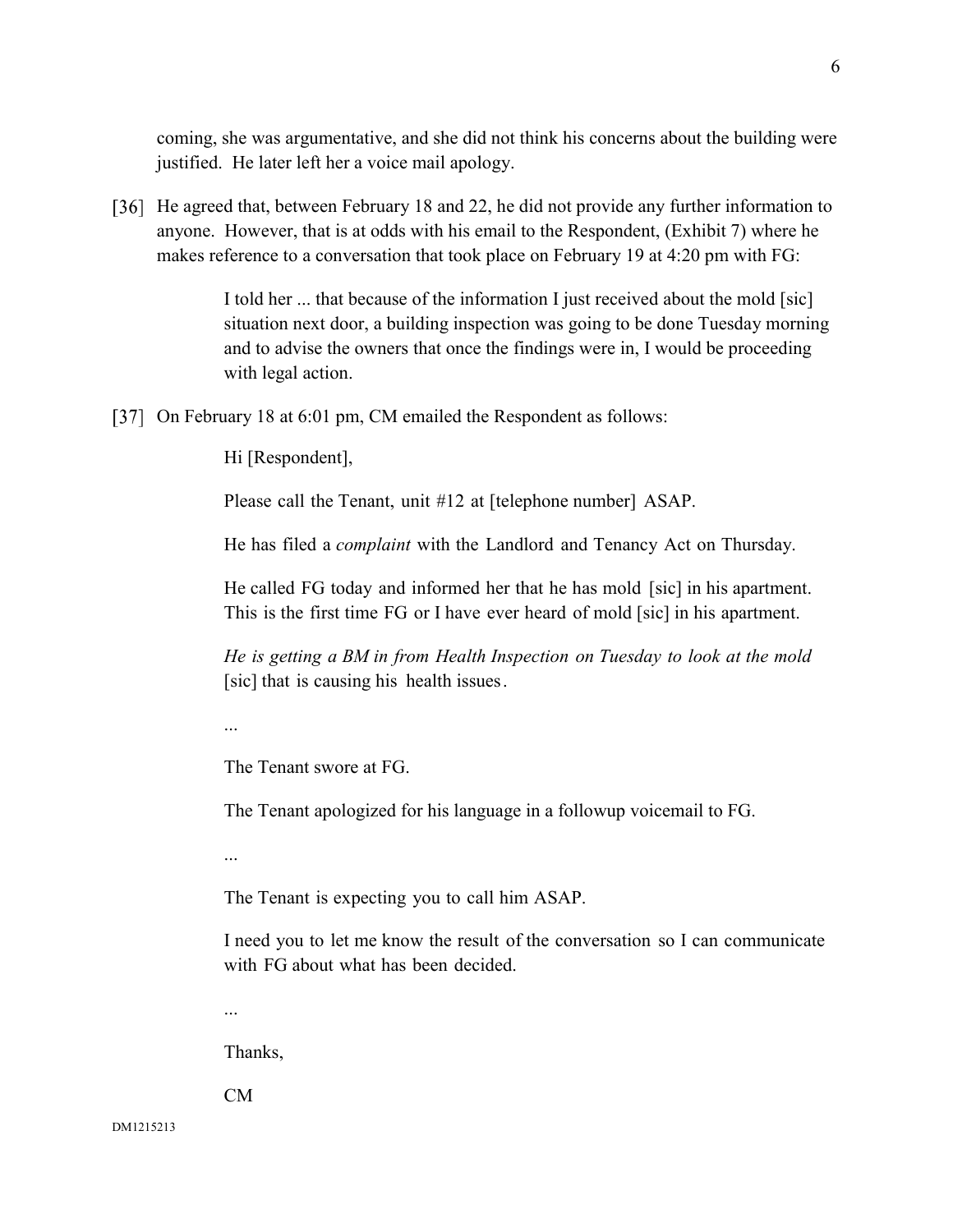[emphasis added]

- [38] On February 19, 2011 at 12:43 pm, CM emailed the Respondent again, this time to tell the Respondent that her husband, NM, wanted to know if the Respondent had "*phoned the Tenant and straightened him out*." The Respondent did not reply.
- [39] On Monday, February 21, 2011, 10:36 pm, NM emailed the Respondent as follows:

... the Tenant tore a strip off FG on Friday. He was swearing, threatening her, said he had a lawyer, demanded a copy of his lease agreement, and said *he has arranged to have a health inspector* by (on Tuesday morning) *to investigate* the mold [sic] in his suite. He's been there 16 months and has never complained before. I personally think we should proceed with an eviction on this guy because I think he is bad news. Anyway, I have a copy of his lease agreement, there is no mention of mold [sic]. Therefore, he is liable for the damages — funny how this may backfire on him. Jack had a hunch that this guy has likely seen the renoed units and now he wants to be moved into one of those nice units. The health inspector could cause us a lot of trouble on this one. We need to tread this one carefully and by the book. Let me know **your thoughts here as well.** 

[italic emphasis added; bold emphasis in original]

[40] On Tuesday February 22, at 11:38 am the Respondent emailed NM as follows:

No not [sic] worry about health inspector. He can do nothing other than complain or move out.

- [41] The Respondent testified that the three CM and NM emails were sent to his account and were received in his email account.
- [42] However, he testified that he had no recollection of reviewing them on February 18, or 19, 2011 and was unsure of when he reviewed them. He testified he probably reads his emails within a day or two of receipt but he did not otherwise contest the authenticity of the documents.
- Under cross-examination before the Hearing Panel, when asked if his email to NM (at 11:38 am) appeared to indicate that the Respondent was aware there was an issue with the health inspector, the Respondent replied that he didn't believe the Tenant had complained to anyone and that his comment could have been a general comment about health inspectors in general. He testified that he sent the email moments before he telephoned the Tenant on February 22, 2011.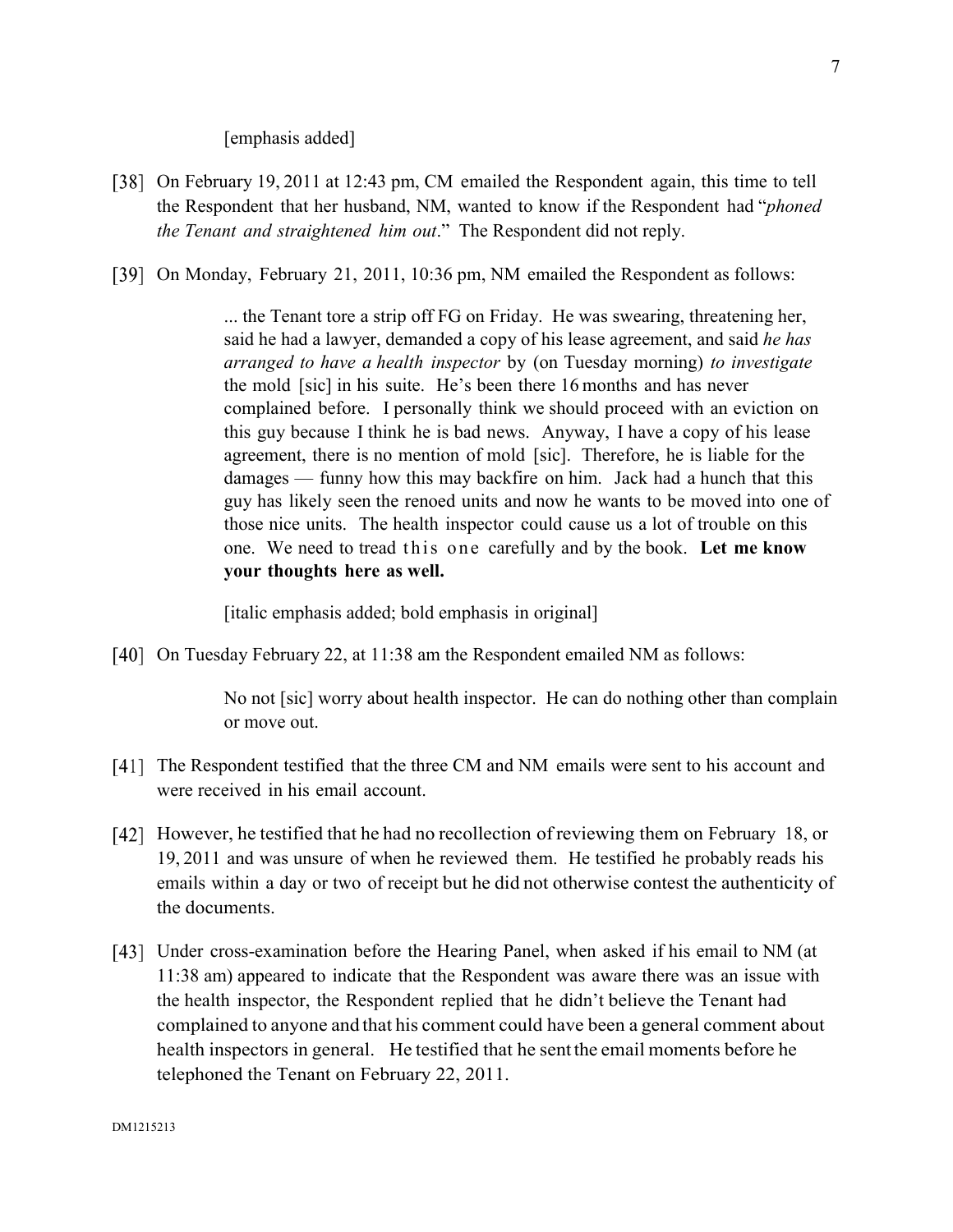- [44] The Tenant testified that, on Feb 22, 2011, shortly after BM left, he left a voice mail for FG, advising her that the inspection had been completed, and that there were health and safety concerns. He advised her to tell the management that he was going to proceed with "legal recourse to ask for rent back due to the building not meeting public health and safety concerns."
- There was no evidence as to whether FG received and acted on that voice mail. The Tenant did not hear back from FG.
- [46] Shortly after he left that voice mail, he got a call from the Respondent who identified himself as the landlord. Both agreed that the call lasted seven minutes and that it quickly became a heated, angry discussion.
- [47] The Tenant was at a medical appointment in a hospital and the Respondent's reply to his request to call him back in a couple of hours was "I do not care where you are, I am evicting you. I could give you a 48 hours eviction notice." The Tenant testified that within the first four or five sentences of the conversation, the Respondent told him that he was going to evict him and explained the two options as to eviction.
- The Tenant testified that he told the Respondent that he could not evict him when he had already registered and delivered a complaint to Service Alberta as well as a *Public Health Act* complaint. He told him he could not evict someone who had made complaints under either the *Public Health Act* (to Alberta Health Services) or under the *Residential Tenancies Act* (to Service Alberta). He testified that the Respondent was dismissive of his complaints and told him it did not matter.
- [49] The Tenant agreed that he probably lost some emotional control as it was extremely frustrating.
- [50] At some point, the Tenant told the Respondent to get a lawyer. The Respondent replied that he was a lawyer and he was adamant he would begin the eviction process, irrespective of any actions taken by the Tenant and, in the event that he couldn't evict him, he would impose a \$1,000 rent increase; in response, the Tenant called the Respondent an idiot and told him that a health inspector named BM had already inspected the Building. He told the Respondent that BM was with Alberta Health Services but that the Respondent never asked him for BM's contact information.
- [51] The Tenant swore at the Respondent, and described him as arrogant and condescending. When it was suggested to him in cross-examination that he was evicted due to his aggressive tone, he replied that there was no reason stated (in the Notice) for the eviction.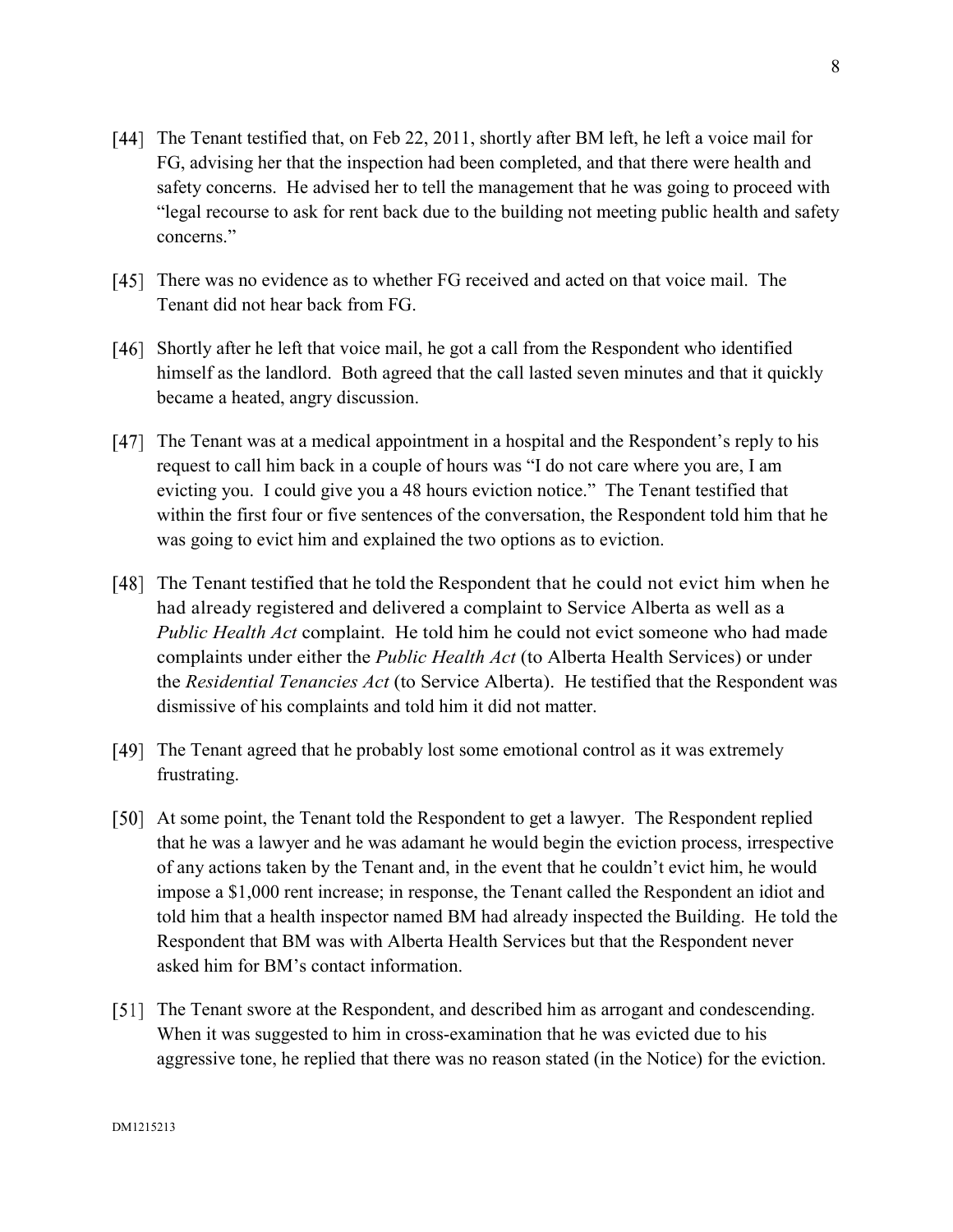- The Tenant testified that he expected the landlord to call him to fix matters and that was not how the conversation went. Instead, the landlord threatened him with eviction. In his view, there was no opportunity for a discussion.
- [53] The Respondent testified at the hearing on December 11, 2015, that he could not recall the specific content of his conversation with the Tenant, but did recall the Tenant talking about BM and the "Health Board." He provided little detail of the conversation, stating that it "was a long time ago" and that he "really didn't recall much now."
- [54] However, minutes after the telephone conversation on February 22, 2011 at 11:53 am, in reply to CM's email of February 18, 2011, the Respondent emailed her, setting out a summary of what had taken place:

I have spoken to the Tenant. He called me many names including asshole, fucker, stupid mutherfucker [sic] etc. I advised he was threatening me and FG and that we would be serving notice for eviction.

He says he has a lawyer to sue but would not tell me who it is. This means he is all talk. I provoked him as much as I could so he should be having a stroke right now.

Please have FG serve a 14 day notice right away.… Today if possible.

[55] Minutes later, at 12:10 pm, the Respondent emailed CM and NM an eviction notice to be provided to the Tenant, and asked that one of them sign it on his behalf. It stated in part:

> This tenancy is being terminated because of **ONE OR MORE** of the following breaches of your obligations under the Residential Tenancies Act:

-YOU HAVE **THREATENED AND INTIMIDATED** THE PROPERTY OWNER AND HIS AGENTS;

- [56] On February 23, 2011, the Tenant was served with a Termination of Month to Month Residential Tenancy for Substantial Breach, (the "Eviction Notice"), and a Notice of Rent increase of \$1,000 per month. It varied from the Notice that the Respondent sent in that it did not specify a reason for the eviction.
- [57] On or about March 9, 2011, BM called the Respondent about his inspection.

...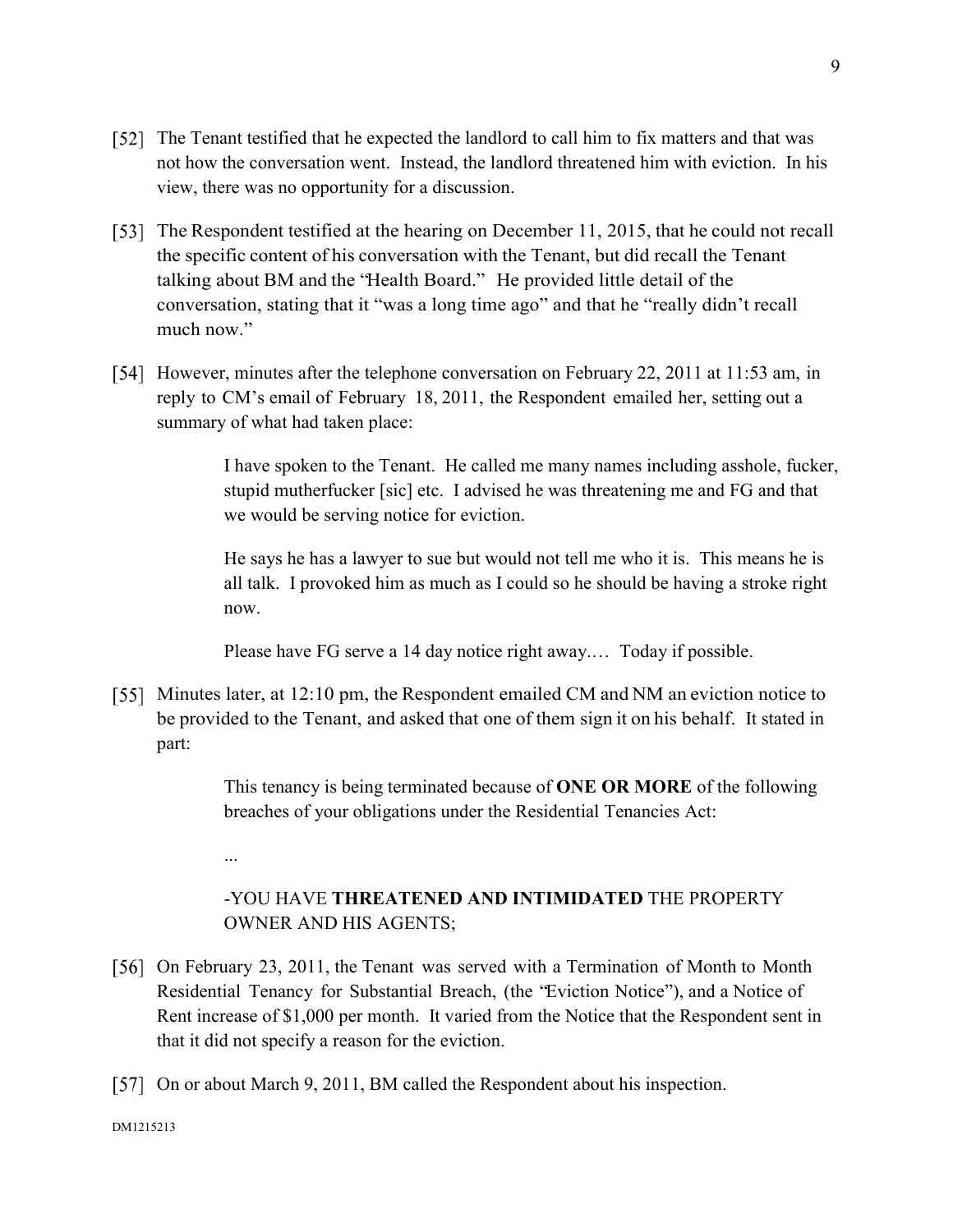- Peace Officer B, lead investigator and Alberta peace officer for Service Alberta, testified that he was investigating a complaint under the *Residential Tenancies Act*. The first step would have been to review the complaint filed by the Tenant.
- Peace Officer B was investigating two issues whether the company was aware that the Tenant had made a complaint and whether the complaint was the only reason the Tenant was evicted. During the telephone conversation with the Respondent on March 28, 2011, the Respondent told Peace Officer B that the company was not aware of an Alberta Health Services complaint filed by the Tenant before the company issued an eviction notice. Peace Officer B specifically asked the Respondent if he was aware of the Tenant's complaint before the issuance of the Eviction Notice and the Respondent stated no, that he was not aware.
- Peace Officer B could not testify as to the exact words exchanged with the Respondent and the specific questions he asked about this issue. He concluded from that conversation that, before the issuance of the Eviction Notice, the Respondent as an individual was not aware of the complaint made by the Tenant.
- In cross-examination, Peace Officer B testified that the Respondent told him that the reason the Tenant was evicted was because the Tenant was aggressive with the building manager and with the Respondent, and because he had created disputes with other tenants. He testified that the Respondent told him that the reason for the eviction was not the mould issue or the complaint but rather these other issues. Peace Officer B agreed it was an informal conversation. He testified that he personally confirmed with BM that BM had contacted the Respondent on March 8, 2011.
- As to the Respondent's state of knowledge of the complaint before issuance of the Eviction Notice, the following exchange took place during the cross-examination of Peace Officer B:
	- Q. So I suggest to you that the Respondent said to you was that he didn't believe that a real complaint had been made until he had received contact from AHS directly, correct?
	- A. Yes, he was unaware ... I believe the Respondent made a representation to me during that phone call that he became aware of the Alberta Health Services complaint after. He would have been aware of the Alberta Health Services complaint after serving the eviction and rental increase notices.
- DM1215213 [63] However, he did not recall the Respondent stating that he did not believe that a real complaint had been made to the Alberta Health Services until after the company had received formal notice through BM and letter notification from Alberta Health Services.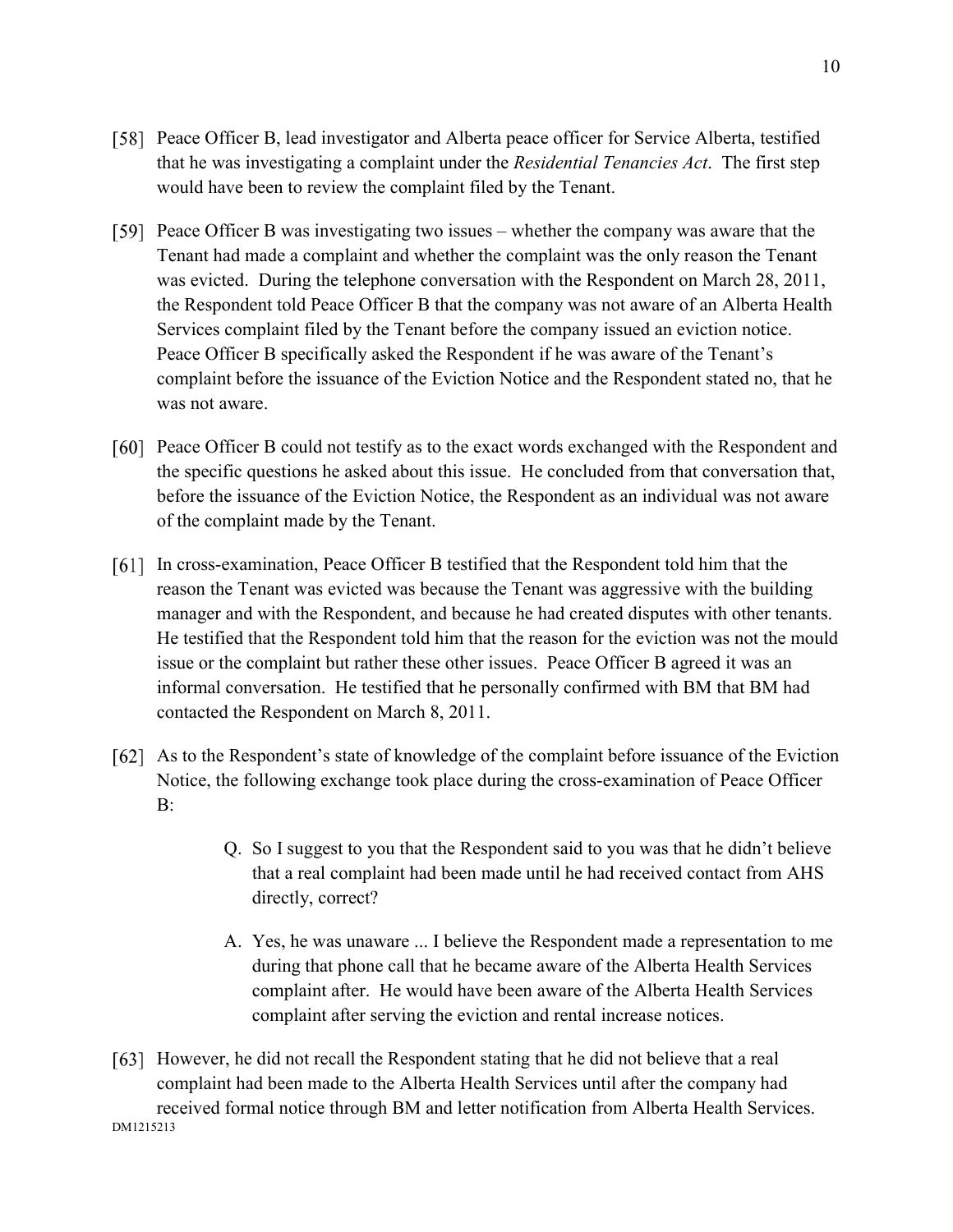He agreed it was unlikely but possible that the Respondent said that he did not believe a complaint had been made until the Alberta Health Services complaint came in. He agreed that he did not recall the part of the conversation where the Respondent expressed his views of the complainant. He disagreed with the suggestion that it was likely that the Respondent told him that he did not believe the Tenant was actually going to complain but

was only threatening to complain. He admitted he could not recall specifically what had

Peace Officer B made notes of his conversation that reflected the Respondent's statement. Peace Officer B testified he made the notes concurrently with the conversation with the Respondent.

been said and he could not recall what the Respondent specifically said to him.

- In cross-examination, Peace Officer B did not waiver from his testimony that his notes accurately recorded the representations the Respondent made to him during their conversation but conceded that his notes were not a verbatim transcript of the specific words exchanged. The notes were not entered as evidence, nor did Peace Officer B ask to refer to them during his testimony.
- [67] The Respondent was called to testify by the Law Society, pursuant to Rule 4-42. He testified that he had attended the trial in Red Deer, Alberta on February 28, 2012 in his capacity as the operating mind of the company. His testimony from the trial was marked as Exhibit 3, by way of the Notice to Admit, in this hearing.
- [68] He told the court that he was asked to call the Tenant, either on the 18th or the 19th of February 2011, when he received a communication "from Calgary" asking him to deal with a tenant who had been aggressive by swearing at FG. He did not know much about the Tenant other than he had been a tenant for 16 months or so. He testified that he found out that the Tenant had actually apologized but was not certain when the Tenant had done so but believed that he knew of the apology when he telephoned the Tenant on February 22, 2011.
- [69] He told the court that the conversation was brief, that the Tenant became aggressive very quickly. He described the conversation as one where "I didn't get a lot of opportunity to – to speak with him … it was basically him ripping a strip off of me and swearing at me", and "him chastising me and yelling at me and swearing at me … ." He described the Tenant's tone as threatening. The Tenant mentioned the name of BM to him, but the Respondent could not understand who that person was and what the situation was, although he tried to get information out of the Tenant who was " just losing it on the phone" as demonstrated by the following exchange at trial: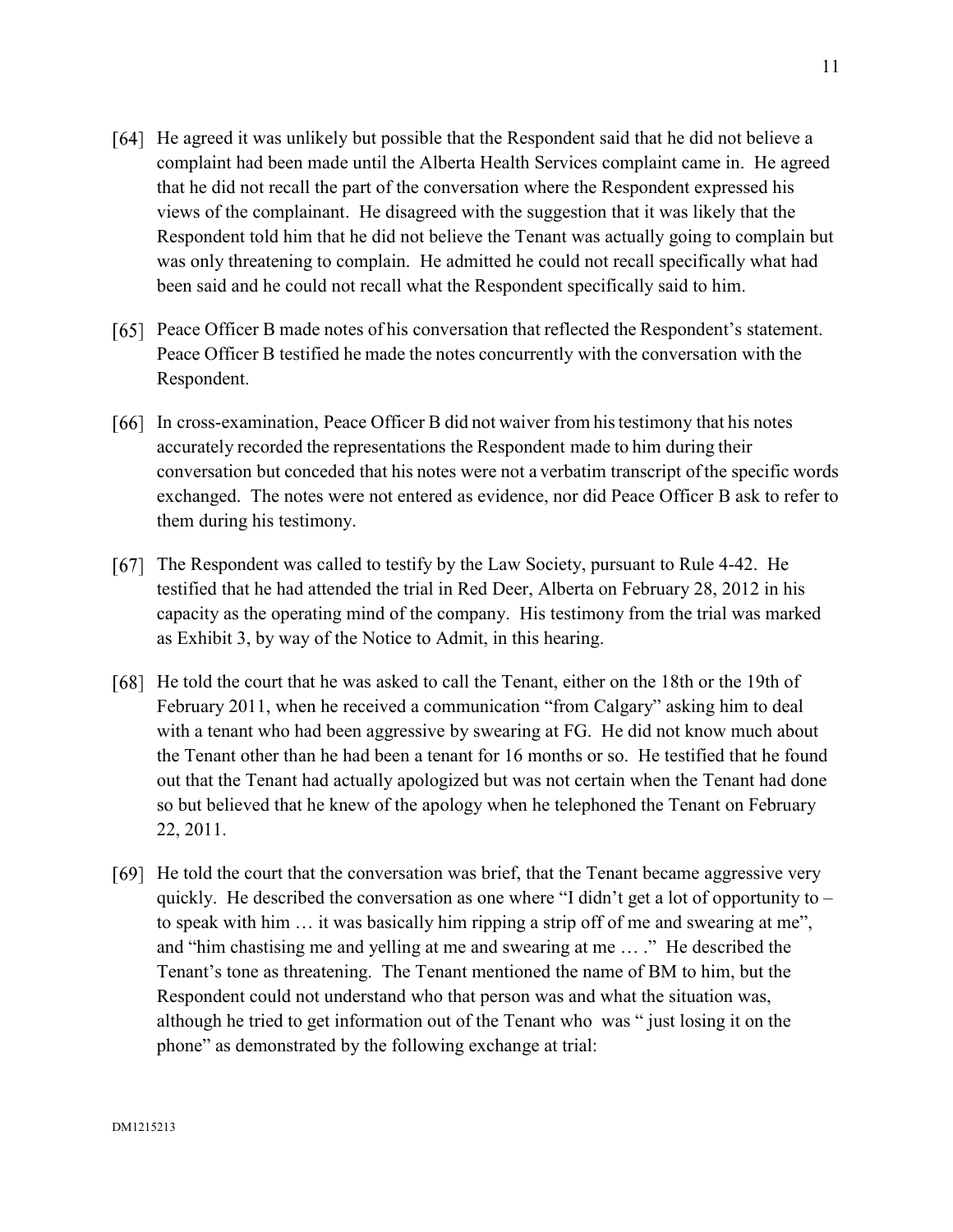- Q. Yeah, the problem was that he [the Tenant] called up the Public Health and made a complaint, that was the problem, wasn't it?
- A. And I didn't no, I didn't know that, and frankly I wasn't able even to get that out of this guy,  $I - I$  asked him, I tried to get information out of him and I couldn't, this guy was just yelling and — and his tone is just — he's just losing it on the phone.
- Q. Were you trying to get information about him about what government agencies he phoned?
- A. Well, I asked him, he he complained about mould and the health inspector is what he's complaining about and — and  $I - I'$ m like, what, who's the guy, who is  $-$
- ...
- Q. And he mentioned how do you know that was a health inspector?
- A. That's what he said, so I asked him I asked him for information about BM and — and how I can get a hold of this guy. I frankly didn't believe that he had called anybody. I'll be honest, this guy is yelling at me, he's swearing at me, this is — I honestly didn't believe that he'd done anything, he was threatening to do stuff.
- Q. What was he threatening to do?
- A. Well, he's threatening, I suppose, to call agencies or or to —he's threatening to sue me, I don't know, he's just making threats, he was just yelling at me ...
- [70] He testified that it was only when he got the Tenant's lengthy emails after February 22 that he became aware the Tenant had called an inspector named BM.
- [71] He did not intend to evict the Tenant for anything other than being very aggressive with the building manager and him. The Respondent testified that he said very little during the seven-minute conversation and that he issued the Eviction Notice the same day. He reiterated that, at the time that he issued the eviction, he was not aware that the Tenant was actually following up on these complaints to these agencies, that the Tenant did not effectively communicate it to him, and that he did not hear about it until March 8 or 9, 2011.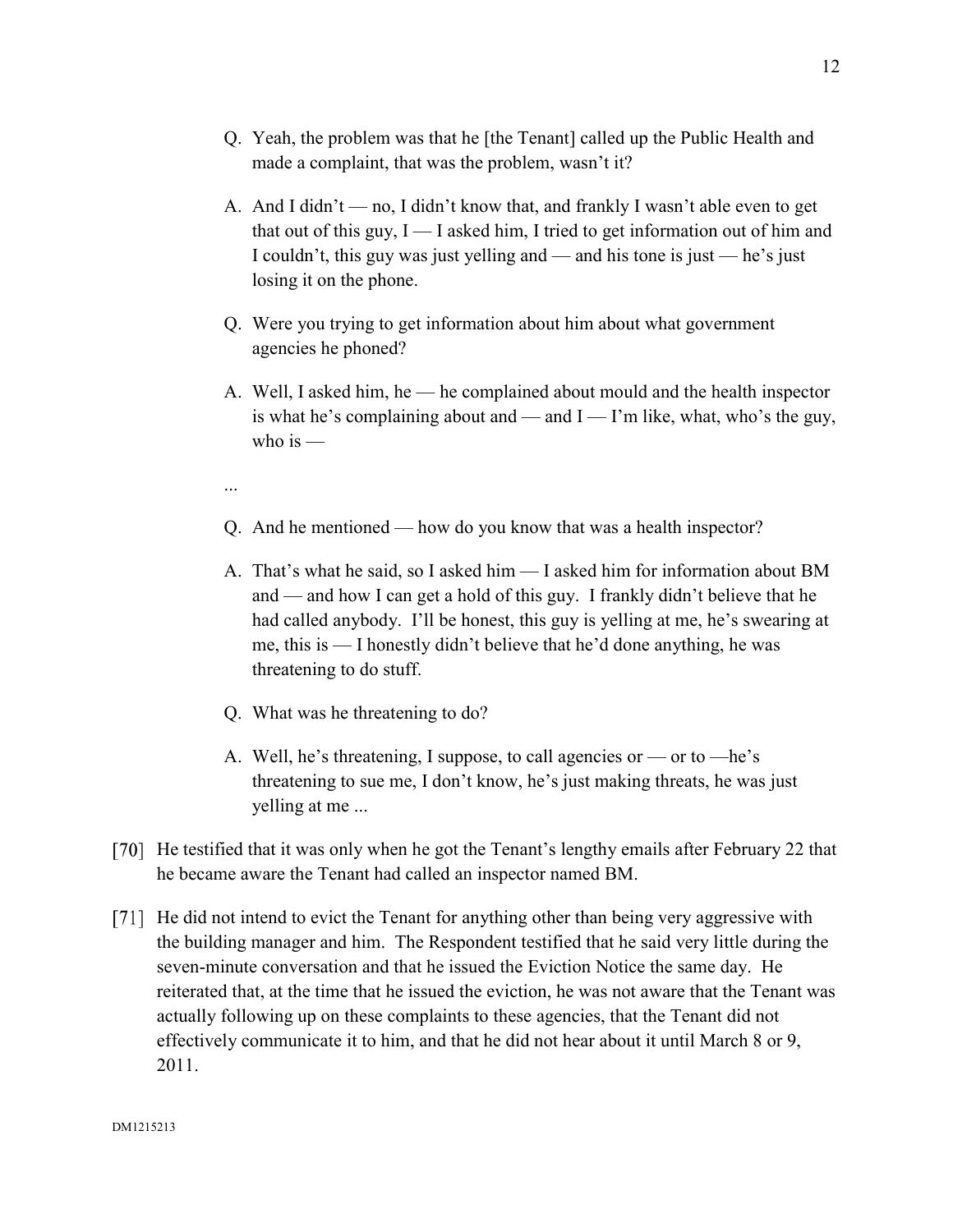- [72] Later he agreed that he sent out an email expressing his frustration on February 24, 2011 to the Tenant (those emails are marked as Exhibit 7 and 8 in this hearing). On March 8, BM called him about the results of the inspection.
- [73] However, later, in his trial testimony, he described his intention as "not to evict him for anything other than the fact that he was just simply very aggressive ... was aggressive with FG … was aggressive with me ... I said very little." As to his actions he stated:

I couldn't sort it out, I authorized the eviction. I tried to be very calm and to deal with him in a very calm way, to determine what the circumstances were.

[74] He told the court that he had telephoned to speak with the Tenant and described his attitude as follows:

> ... I'm quite cautious when I speak to people on the phone, I mean, as – as lawyers do, we have to exercise restraint and … and I tried to be very calm and to deal with him in a very calm way, to try to determine what the circumstances were.

[75] His testimony that he tried to be calm is at odds with and unsupported by his email to CM on February 22, 2011, at 11:53 am, minutes after the seven-minute conversation with the Tenant:

> I have spoken to the Tenant. … I provoked him as much as I could so he should be having a stroke right now.

- [76] He testified that he did not normally get involved in any of the dealings with the tenants. That was the role of the building manager. He would deal with the "more difficult tenants." He testified that this particular situation was unusual in that it was the first time he had had to evict anybody from that building.
- And, he testified that it was a "fairly unique conversation, I haven't had a conversation like that with a tenant probably ever, I mean, I've had tenants yell at me, but it was, just a very quick — he snapped, right, and that's the unfortunate part of the conversation." At trial, the Respondent could offer no explanation as to why the Tenant became angry.
- [78] He was asked about the three emails sent between February 18 and February 21, 2011 from CM and NM to him, which set out the Tenant's concerns and his actions in requesting a health inspector attend the Building and in filing a complaint pursuant to the *Residential Tenancies Act*.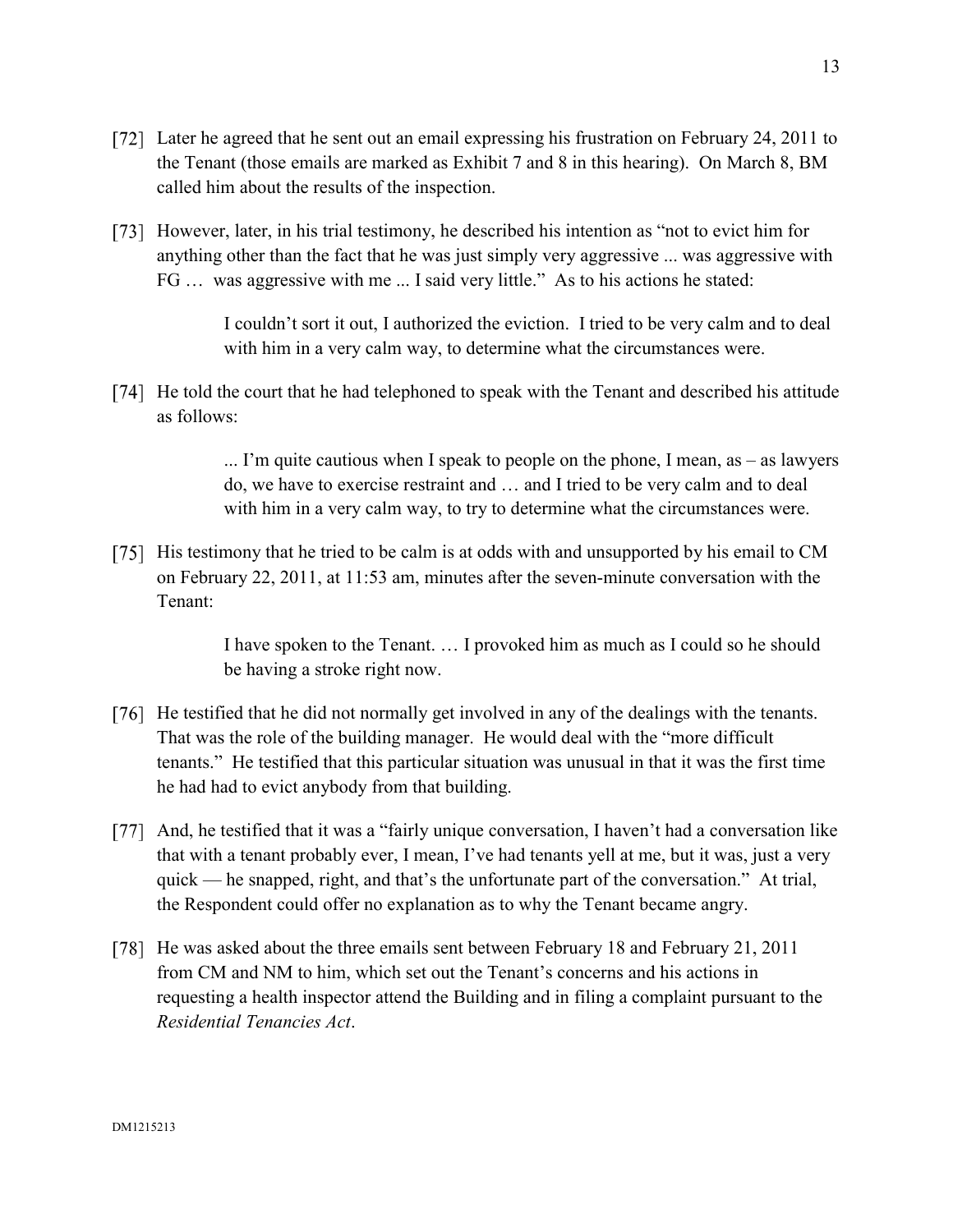- [79] He testified that he had no recollection of either receiving or reading any of the emails but agreed that he probably read them, not on the day, but within a day or two of receipt. His view was "the email didn't twig anything for me."
- [80] He agreed they were sent to his personal email and that no one else checked it. As to his email to NM on February 22, at 11:38 am about the "health inspector" he stated that he did not believe that the Tenant had complained to a health inspector, but was aware that the Tenant was talking of a complaint. He defended his email statement of "no not worry about health inspector" as a general statement about health inspectors, and it was sent minutes before he called the Tenant.
- [81] He knew he was dealing with an angry tenant who was bothering the building manager that was his focus at that time.
- [82] He called the Tenant with the intent to see if he could fix the situation, figure out why he was having problems with FG and calm him down. His intention was not to evict him.
- [83] He testified that, during the seven-minute conversation with the Tenant, he asked him about the Health Board and BM. He described the Tenant's response as aggressive, including calling the Respondent abusive names, such that the Respondent decided to evict him; he did that immediately after the telephone discussion.
- [84] He was asked if, when he spoke to the Tenant on February 22, he knew of his complaint to Alberta Health Services. He replied that he asked the Tenant about the Health Board and BM but did not think that the Tenant had actually made the complaints. He testified that he had no specific recollection of the Tenant saying that he complained and that he did not recall what the Tenant told him.
- In response to whether he was aware of the Tenant's complaints, given the CM and NM emails, the Respondent stated that he did not believe the Tenant had complained and figured he was "all talk."
- [86] He testified that he did not take seriously that the Tenant had made a complaint, until March 9, when BM called him.
- [87] He testified as to his conversation with Peace Officer B.
- [88] He recalled speaking with an investigator but did not recall what he discussed. In his view, it was a brief discussion, a casual, informal conversation. He had no specific knowledge of the conversation, its contents or its length. He called it a "benign conversation." He was adamant that he had no further recollection whatsoever.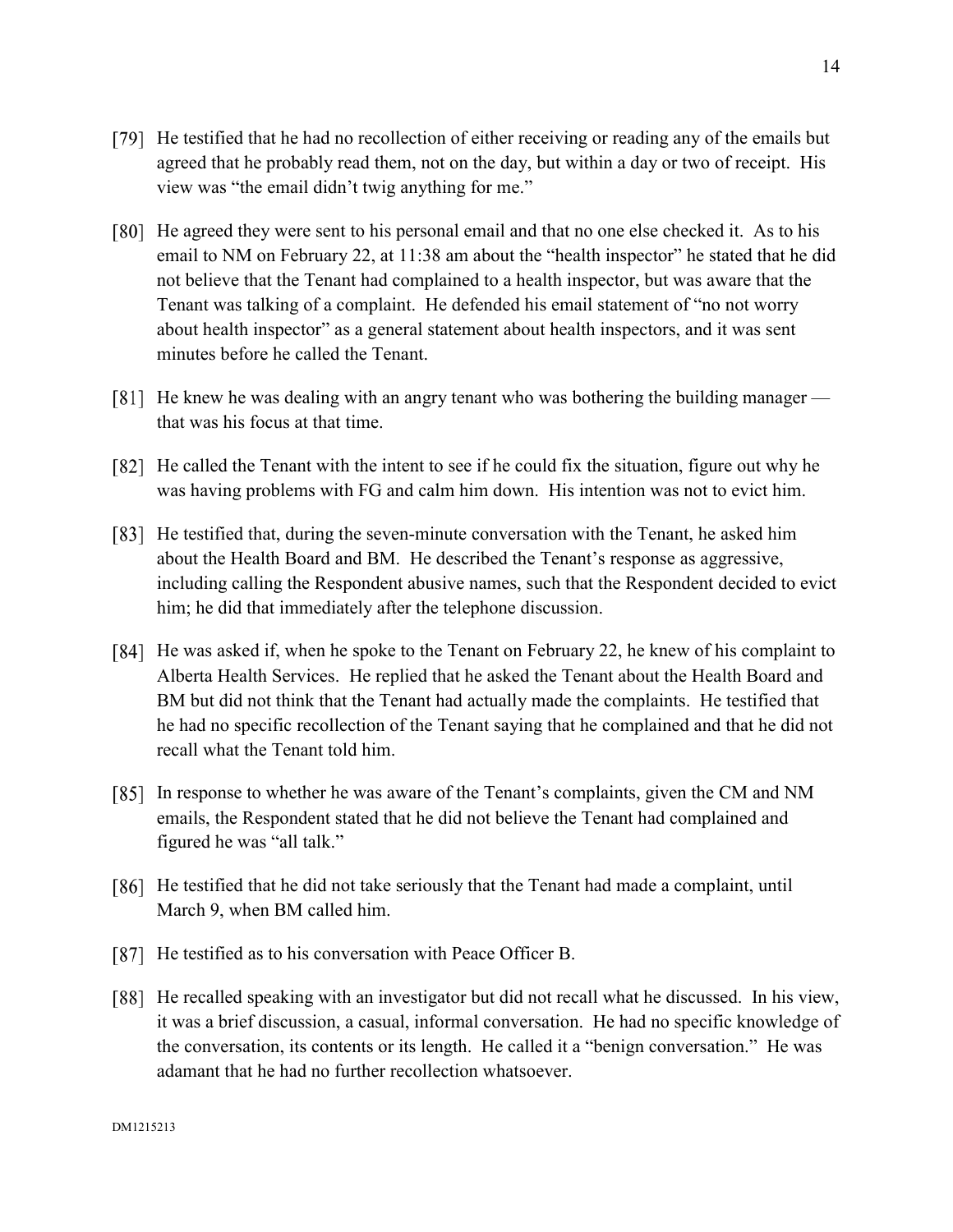- As to whether he had told Peace Officer B that he was not aware of the complaints having been made, the Respondent testified he did not now recall what he said to Peace Officer B. When asked if he told Peace Officer B that he did not know of the complaint, he said he could not recall. He reiterated that he did not take seriously the threats made by the Tenant and that the timing of the eviction was "coincidental."
- The Respondent testified and confirmed that, when he was interviewed by the Law Society on April 22, 2014, he told the Law Society truthfully that he had no reason to believe Peace Officer B's notes were inaccurate and that he speculated they were probably accurate. (However, the notes did not become an Exhibit in this hearing.)

## **POSITION OF THE PARTIES**

### **The Law Society**

- The Law Society's position is that there is evidence to support a finding that the Respondent was aware of the Alberta Health Authority complaint when the Eviction Notice was issued on February 23, 2011, as:
	- (a) The Tenant testified that he called FG on February 18 and told her he had registered a complaint with the Alberta Health Authority;
	- (b) CM emailed the Respondent on February 18 about the Tenant's complaint and that BM from "Health Inspection" was coming to inspect the Tenant's apartment;
	- (c) CM again emailed the Respondent on February 19 asking if he had spoken to the Tenant;
	- (d) NM emailed the Respondent on February 21, advising that the Tenant had arranged for a health inspector to attend on February 22;
	- (e) The Respondent replied to NM's email of February 21, stating "no worry about health inspector. He can do nothing other than complain or move out.";
	- (f) On February 22, shortly after the health inspection was completed, the Tenant called the building manager and left her a voice mail advising of the findings of the investigation and that he would be following up with recourse;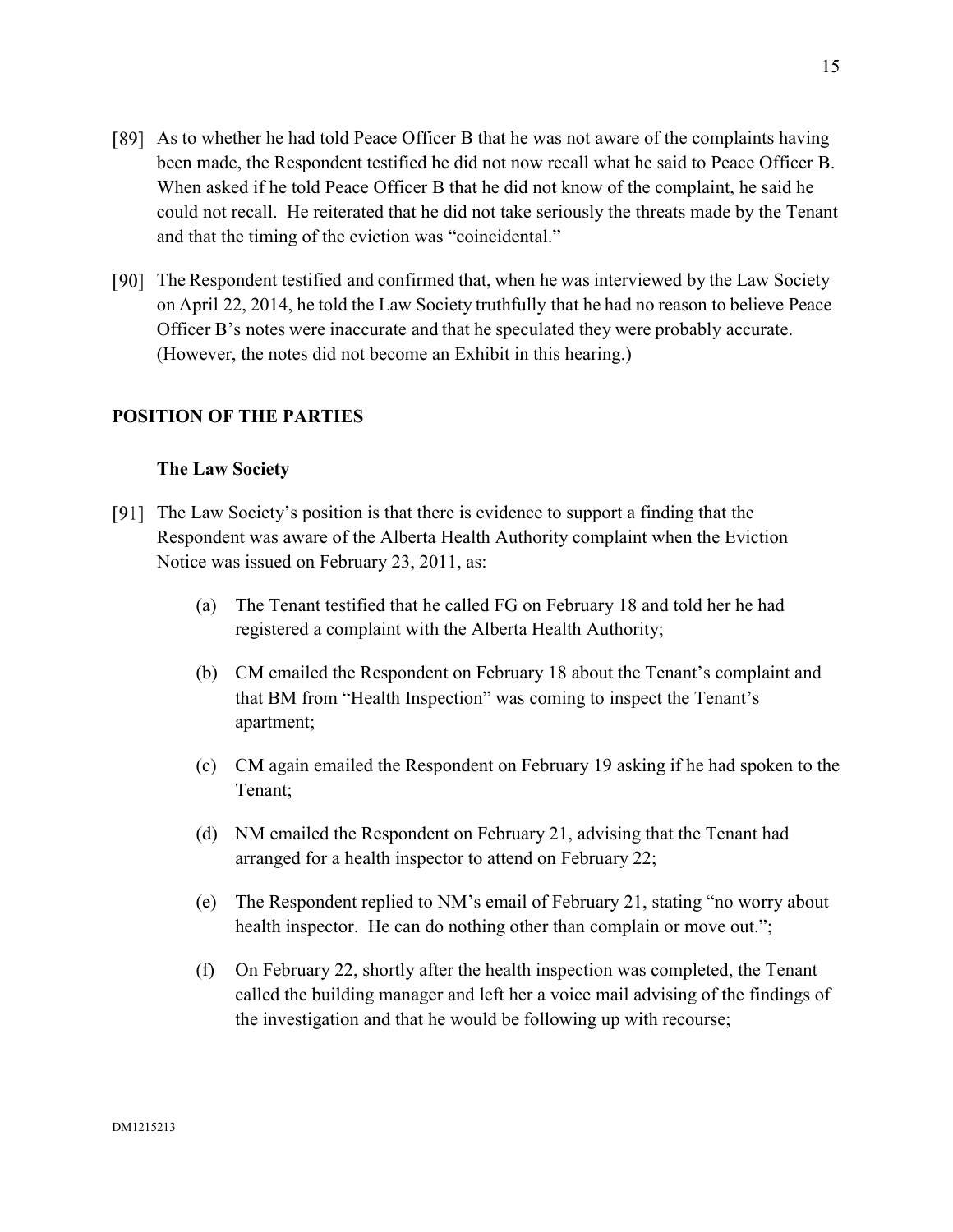- (g) On February 22, in the seven-minute conversation, the Tenant told the Respondent that he had made a complaint and that a health inspection was completed;
- (h) On February 22, the Respondent emailed CM asking her to serve the enclosed draft notice of eviction on the Tenant as soon as possible;
- (i) On February 28, 2012, at the Red Deer trial, the Respondent admitted that the Tenant complained about mould to the health inspector;
- (j) At the hearing on December 11, 2015, in cross-examination, the Respondent admitted that the Tenant told him that BM was a health inspector;
- (k) The Respondent also testified that he could not recall what the Tenant said during the seven-minute conversation, but he would *not* have sent the emails of February 24 (Exhibits 7 and 8), if the Tenant had told him about BM during that conversation.
- [92] The Law Society urges the Panel to assess the Respondent's testimony according to the test in *Faryna v. Chorny*, [1952] 2 DLR 354 (BCCA) and submits that his testimony was not internally consistent when assessed in the context of the Red Deer trial or the Law Society hearing, or when taken together with other evidence.
- The Law Society urges this Panel to find that because the Respondent "did not *believe* the Tenant had complained," he had to have been aware that the Tenant had complained and then formed a belief about the validity of the complaint.
- The Law Society also submits that the Respondent's testimony also conflicts with other testimony available to this Panel, including the emails between CM and NM and the Respondent between February 18 and 22, 2011.
- [95] The Law Society submits that Peace Officer B testified that the Respondent told him that he was unaware of the complaint before he instructed the eviction notice to be issued.
- [96] The Law Society further submits that the Respondent has a duty as a lawyer and as an officer of the court to be truthful when providing information to others in the justice system, such as a peace officer who is performing an investigation.
- As for whether the Respondent's testimony (at the Red Deer trial) was to the effect that he was unaware of the Tenant's complaints when the Eviction Notice was issued, the Law Society submits that the trial evidence clearly illustrates that the Respondent testified that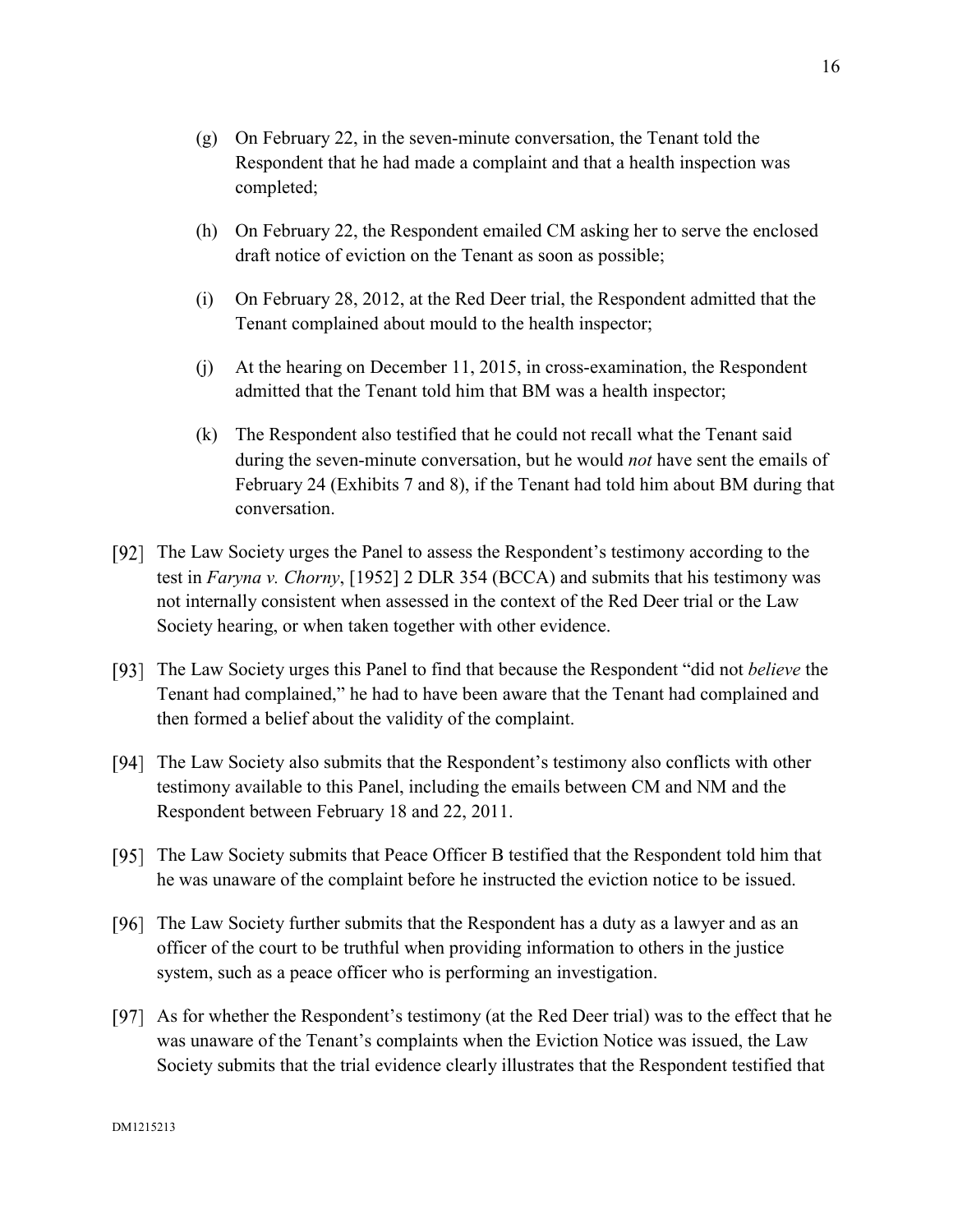he was unaware that the Tenant was actually following up on the complaints to the agencies.

Finally, the Law Society submits that there are a number of factors that support a finding of conduct unbecoming. However, given that the representations were made within the context of an investigation that led to a court hearing, this Panel could make a finding of professional misconduct with respect to both allegations.

## **The Respondent**

- [99] The Respondent submits that there is insufficient evidence to prove the alleged conduct, and specifically, no "clear, cogent or convincing evidence on which this Panel could find him guilty of allegation 1."
- Peace Officer B agreed that he had no recollection or notation of the specific statements or questions that comprised the brief telephone conversation between the parties. He agreed that the Respondent told him that the reason the Tenant was evicted was because he was aggressive to the building manager and to himself.
- [101] The Respondent submits that "context is all important," that this was a brief, casual conversation.
- [102] He argues that the Law Society's attempt to cross-examine the Respondent on his view of the veracity of the Peace Officer B's notes was improper.
- [103] He argues that the officer was unable to specifically recall what the Respondent had said during the brief conversation.
- [104] The Respondent submits that the allegation as framed does not allege a breach of a duty of candour in the context of a police investigation and the Law Society cannot now use this route to liability.
- Finally, the Respondent submits that the impugned conduct in allegation 1 would not meet the test of either conduct unbecoming or professional misconduct.
- [106] As to allegation 2, the Respondent argues that the *mens rea* of offering false testimony is identical to that of the criminal offence of perjury. However, he agrees that the burden of proof is not the criminal standard of proof beyond a reasonable doubt.
- [107] The Respondent submits that he did not actually believe that a complaint had been made.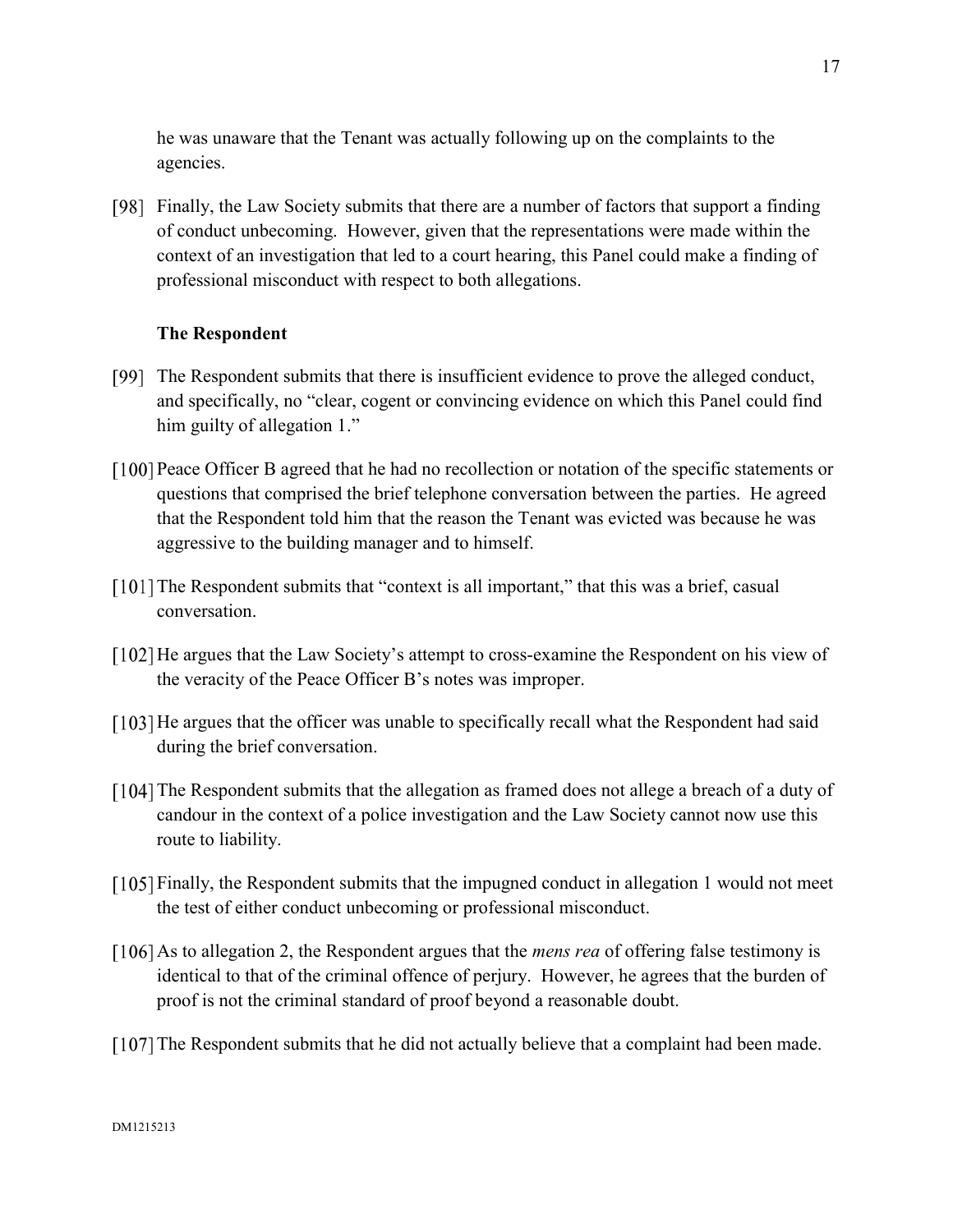- [108] The Respondent submits that the testimony of the Tenant supports the Respondent's position that the Tenant was evicted because he was aggressive with the building manager and with himself.
- [109] The Respondent submits that any prior consistent statement made by the Tenant, whether under oath or not, is not admissible for the truth of its contents. The Respondent also points to his own testimony before this Panel that, at all times, he did not believe the Tenant had actually made a complaint.
- [110] The Respondent submits that the Law Society must prove that the Respondent's testimony as to his belief was false, and, further, that any such testimony was not the product of confusion, mistake or faulty memory.
- [111] The Respondent also submits that the Law Society failed to put his trial testimony to him, and thereby demonstrate an inconsistency that gives rise to the falsehood. Finally, the Respondent submits that the Panel may not simply choose between two theories, but must be alive to "irreconcilable views" that give rise to the Law Society being unable to meet the onus on it.

## **ONUS AND STANDARD OF PROOF**

- [112] The onus is on the Law Society to prove the allegations on a balance of probabilities.
- In *Law Society of BC v. Schauble,* 2009 LSBC 11, the hearing panel summarized the onus and standard of proof as follows at para. 43:

The onus of proof is on the Law Society, and the standard of proof is a balance of probabilities: "... evidence must be scrutinized with care" and "must always be sufficiently clear, convincing and cogent to satisfy the balance of probabilities test. But … there is no objective standard to measure sufficiency." (*FH v. McDougall*, 2008 SCC 53, 297 DLR (4th) 193).

# **TEST FOR PROFESSIONAL MISCONDUCT**

- [114] The Law Society seeks a finding of professional misconduct or conduct unbecoming with respect to both allegations contained in the citation.
- "Professional misconduct" is not a defined term in the *Legal Profession Act,* the Law Society Rules or the *Code.* The test for whether conduct constitutes professional misconduct was established in *Law Society of BC v. Martin,* 2005 LSBC 16, at para. 171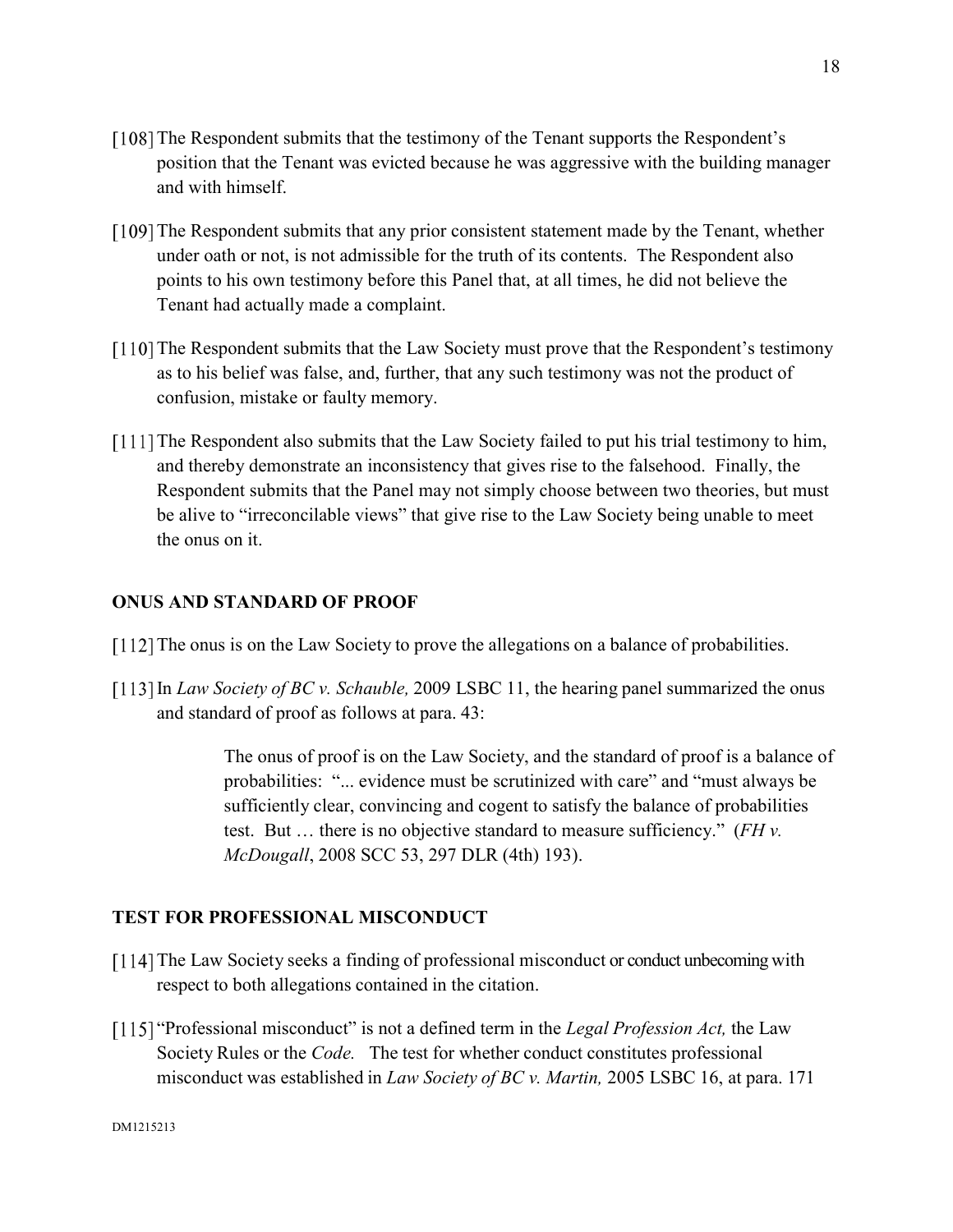as: ... "whether the facts as made out disclose a marked departure from that conduct the Law Society expects of its members; if so, it is professional misconduct."

[116] In *Martin*, the panel also commented at para. 154:

The real question to be determined is essentially whether the Respondent's behaviour displays culpability which is grounded in a fundamental degree of fault, that is whether it displays gross culpable neglect of his duties as a lawyer.

[117] The review decision in *Re: Lawyer 12*, 2011 LSBC 35, is the leading pronouncement concerning the test for professional misconduct from a review panel. In the facts and determination decision of *Re: Lawyer 12,* the single bencher hearing panel held at para. 14 (quoted in para. 7 of the review decision):

> In my view, the pith and substance of these various decisions displays a consistent application of a clear principle. The focus must be on the circumstances of the Respondent's conduct and whether that conduct falls markedly below the standard expected of its members.

[118] Both the majority and the minority of the Bencher review panel confirmed the marked departure test set out in *Martin* and adopted the above formulation of that test expressed by the single bencher hearing panel*.*

# **PROFESSIONAL MISCONDUCT VS. CONDUCT UNBECOMING**

- [119] " Conduct unbecoming" is defined in the *Legal Profession Act* as conduct that is contrary to the best interest of the public or legal profession or harms the standing of the legal profession. The definition has been considered in several cases, and the Benchers have adopted as a "useful working distinction" that professional misconduct refers to conduct occurring in the course of a lawyer's practice, while conduct unbecoming refers to conduct in the lawyer's private life (see *Law Society of BC v. Berge*, 2005 LSBC 28 (upheld on review 2007 LSBC 7) and *Law Society of BC v. Watt*, 2001 LSBC 16.)
- [120] It is alleged that the Respondent engaged in professional misconduct or conduct unbecoming when he represented to Peace Officer B, on March 28, 2011, during the course of his investigation of a complaint against the company that the Respondent was unaware that the Tenant had complained to the Alberta Health Authority prior to the company issuing an eviction notice to him when the Respondent knew or ought to have known the representation was not true, contrary to Chapter 1, Rule 2(3), or Chapter 2, Rule 1 of the *Professional Conduct Handbook*.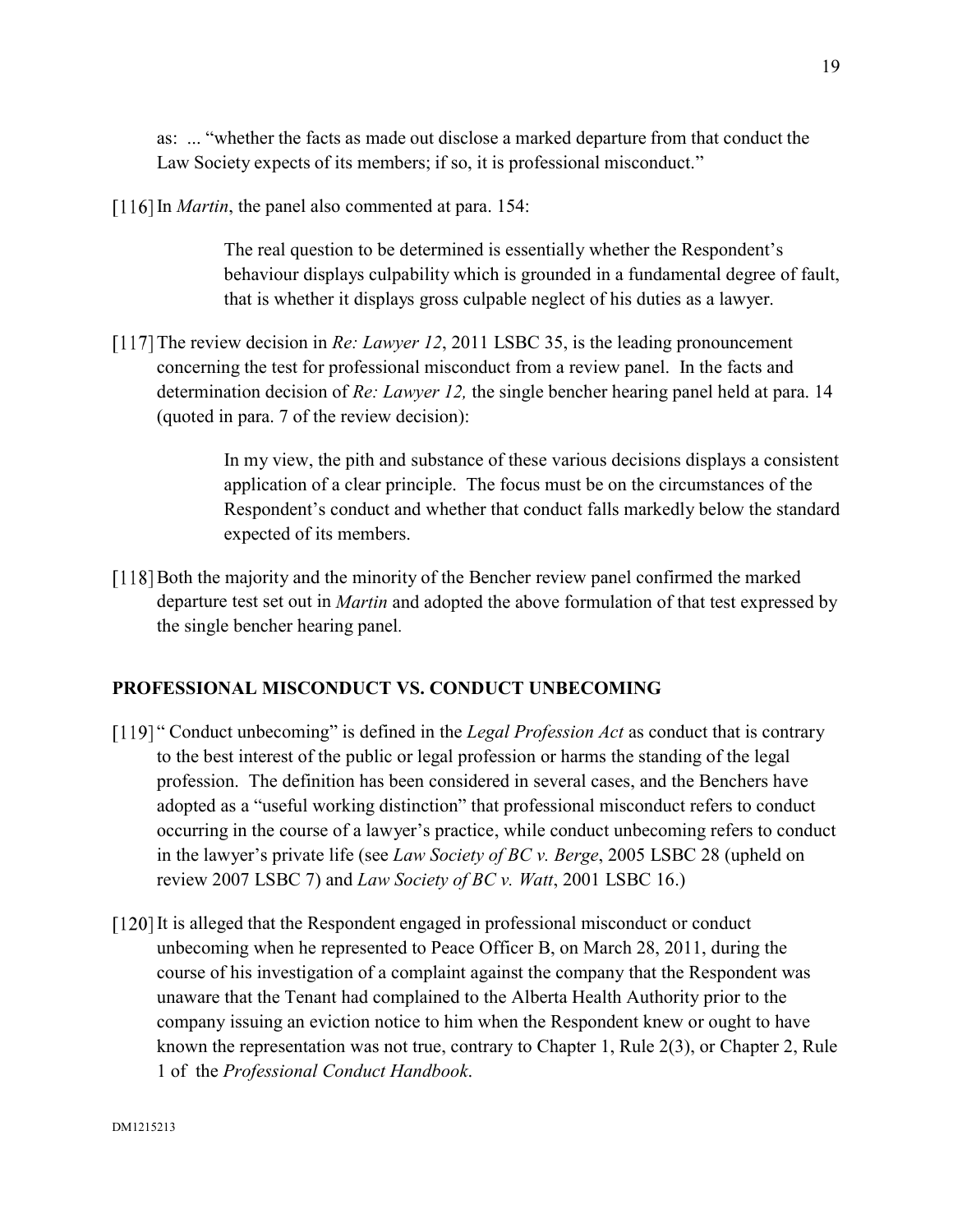[121] The Law Society seeks an adverse determination of professional misconduct or conduct unbecoming as that action reflects adversely on his own professional integrity and that of the legal profession.

## **ISSUES**

[122] We frame the issues as follows:

- 1. Has the Law Society proven, on a balance of probabilities, that the Respondent represented to Peace Officer B, on March 28, 2011, that the Respondent was unaware that the Tenant had complained to the Alberta Health Authority prior to the company issuing an eviction notice to him?
- 2. If so, did the Respondent know, or ought he to have known, that such representation was not true?
- 3. If so, is it a breach of Chapter 1, Rule 2(3) or Chapter 2, Rule 1 of the *Professional Conduct Handbook* then in force, and does that conduct rise to the level of professional misconduct or conduct unbecoming a lawyer?
- 4. Has the Law Society proven, on a balance of probabilities that the Respondent testified before the Alberta Provincial Court, on February 28, 2012, that the Respondent was unaware that the Tenant had complained to the Alberta Health Authority prior to the company issuing an eviction notice to him?
- 5. If so, did the Respondent give false testimony?
- 6. If so, is it a breach of Chapter 1, Rule 2(3) or Chapter 2, Rule 1 of the *Professional Conduct Handbook* then in force, and does that conduct rise to the level of professional misconduct or conduct unbecoming a lawyer?

[123] Chapter 1, Rule  $2(3)$  states:

A lawyer should not attempt to deceive a court or tribunal by offering false evidence or by misstating facts or law and should not, either in argument to the judge or in address to the jury, assert a personal belief in an accused's guilt or innocence, in the justice or merits of the client's cause or in the evidence tendered before the court.

[124] Chapter 2, Rule 1 states: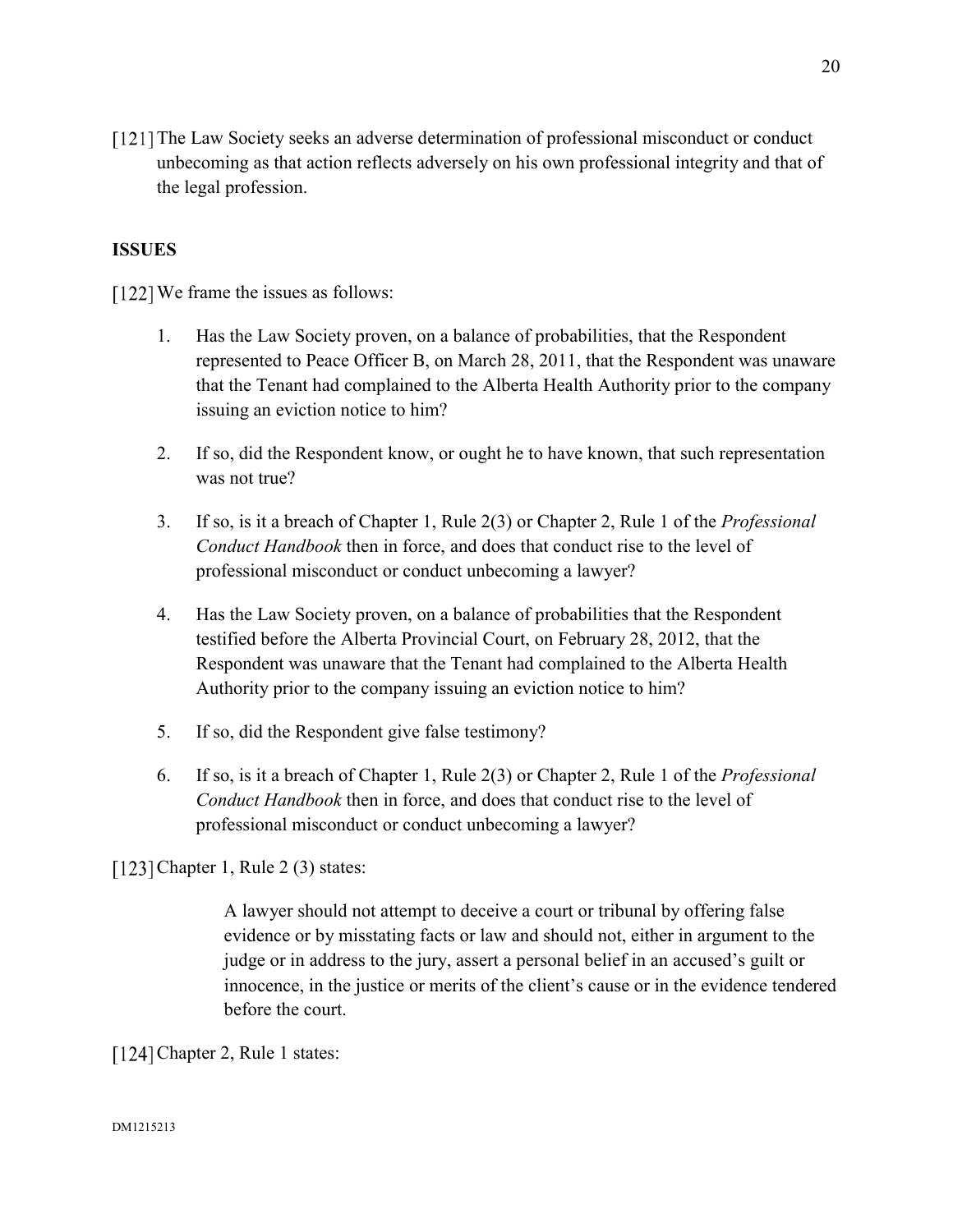A lawyer must not, in private life, extra-professional activities or professional practice, engage in dishonourable or questionable conduct that casts doubt on the lawyer's professional integrity or competence, or reflects adversely on the integrity of the legal profession or the administration of justice.

### **DISCUSSION AND ANALYSIS**

- [125] We find that the Law Society has proven that the Respondent represented to Peace Officer B on March 28, 2011 that the Respondent was unaware that the Tenant had complained to the Alberta Health Authority prior to the company issuing an Eviction Notice to the Tenant.
- Peace Officer B was clear that he asked the Respondent if the Respondent or any persons of the company were aware of an Alberta Health Services complaint filed by the Tenant before the company issued an eviction notice. The Respondent told Peace Officer B that he was not aware of an Alberta Health Services complaint.
- In cross-examination, Peace Officer B elaborated that the parties also discussed the Respondent's numerous reasons why the Tenant was evicted, including his aggressive attitude to the building manager and to the Respondent. The Tenant had created disputes with other tenants by calling the RCMP and the Child Welfare Authorities. They discussed whether the complaint to the Alberta Health Services about mould was ultimately baseless.
- [128] We find that, while Peace Officer B did not recall the specific words used or questions posed as to whether the Respondent was aware that the Tenant had complained to the Alberta Health Authority prior to the company issuing an eviction notice to him, there is sufficient context, particularly given the elaboration in cross-examination, of the discussion between the parties. We find that the question was posed and that the Respondent responded to Peace Officer B that he was unaware of the Tenant's complaint to the Alberta Health Services before the company issued an Eviction Notice.
- [129] The next question is did the Respondent know, or ought he to have known, that such representation was not true?
- [130] We approach this question as follows:
	- (a) Did the Respondent know about the complaint before the Eviction Notice was delivered?
	- (b) If so, did he know or ought he to have known that his representation (that he was unaware) was not true?

DM1215213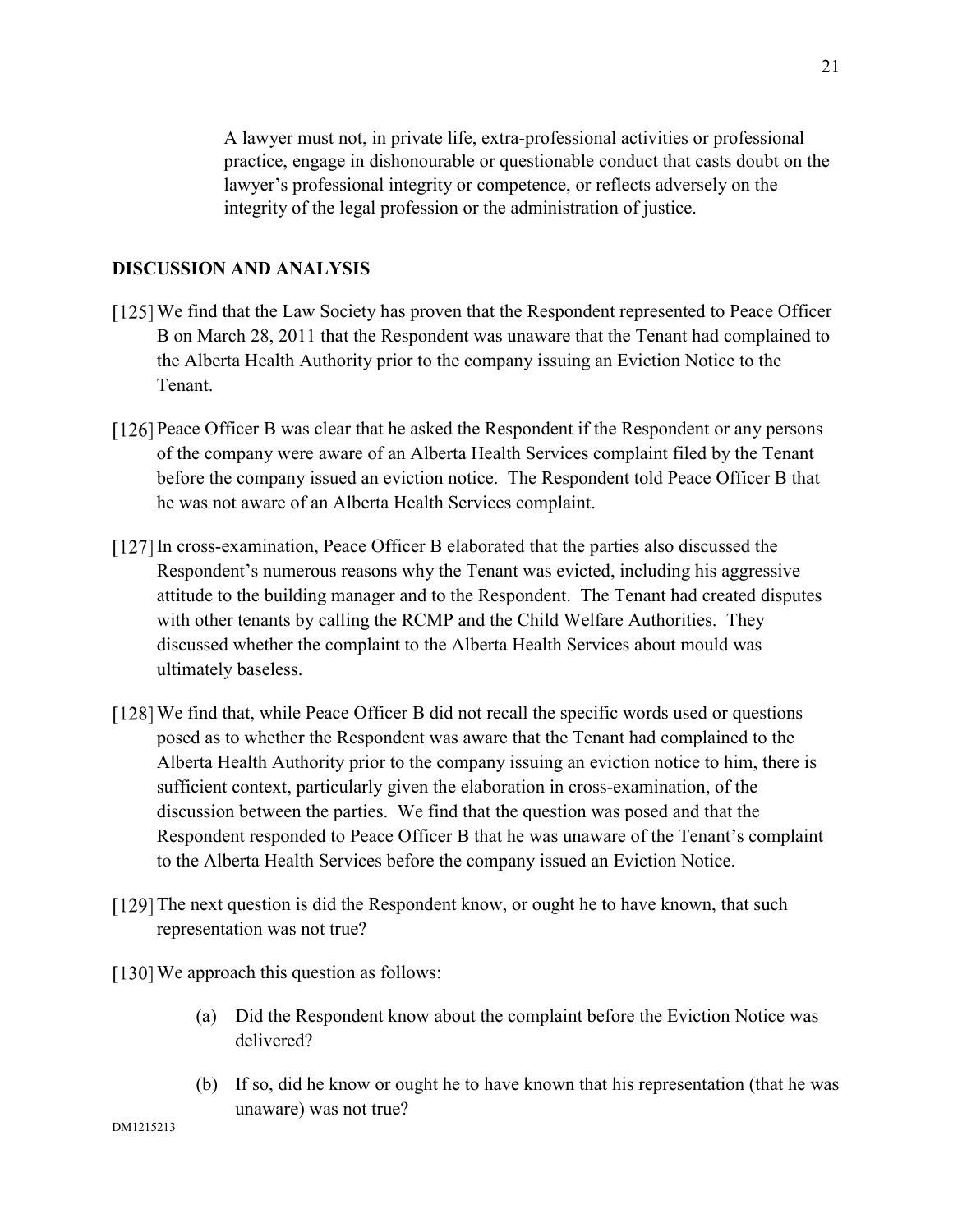- [131] The Tenant testified that he called FG on February 18, 2011 and told her of actions he had taken with respect to his concerns about his apartment. In his testimony, he alternated between describing his actions as a "request" of Alberta Health Services, to a "filing of a complaint" with Alberta Health Services. He also testified as to two forms he completed — "Request to Alberta Health Services to Inspect" and the "Consumer Complaints" document. His evidence conflicted as to when and which of the two forms he had completed when he called her.
- [132] The Tenant's lack of recollection of whether he told FG he had completed a "Request for inspection" or filed a "complaint with Alberta Health" and which forms he had completed when he spoke to her is fundamental to our assessment of whether the allegation is made out.
- [133] The Tenant also testified that, between February 18 and 22, he did not provide any further information to anyone. However, that assertion conflicts with his email to the Respondent of February 23, 2011 (Exhibit 7), in which he described a conversation that took place on February 19 at 4:20 pm with FG:

... I told her … that because of the information I just received about the mold [sic] situation next door, a building inspection was going to be done Tuesday morning and to advise the owners that once the findings were in, I would be proceeding with legal action.

- [134] The Tenant sent this email on February 23, the day following the seven-minute conversation with the Respondent and the receipt of the notice of eviction, when his memory was fresh. It details the actions he had taken and was planning to take; once again, there is no reference to the complaints he had filed, only that "he told FG that a building inspection was going to be done, and he would be proceeding to take legal action" once the findings were in.
- [135] The Tenant's evidence is not clear as to what he told FG on February 18 whether he filed a request with Alberta Health Services, and a complaint with Service Alberta or, complaints with both Alberta Health Services and Service Alberta. This allegation rests solely on his memory of the events. His recall of what he did and said to FG and the Respondent is critical, not only because the Tenant originated the complaint, but also because everything that anyone understood about his complaint was based on and flowed from what he had said to them.
- We accept that he completed both documents that day and that he filed the "Consumer Complaint" form online on February 18, 2011.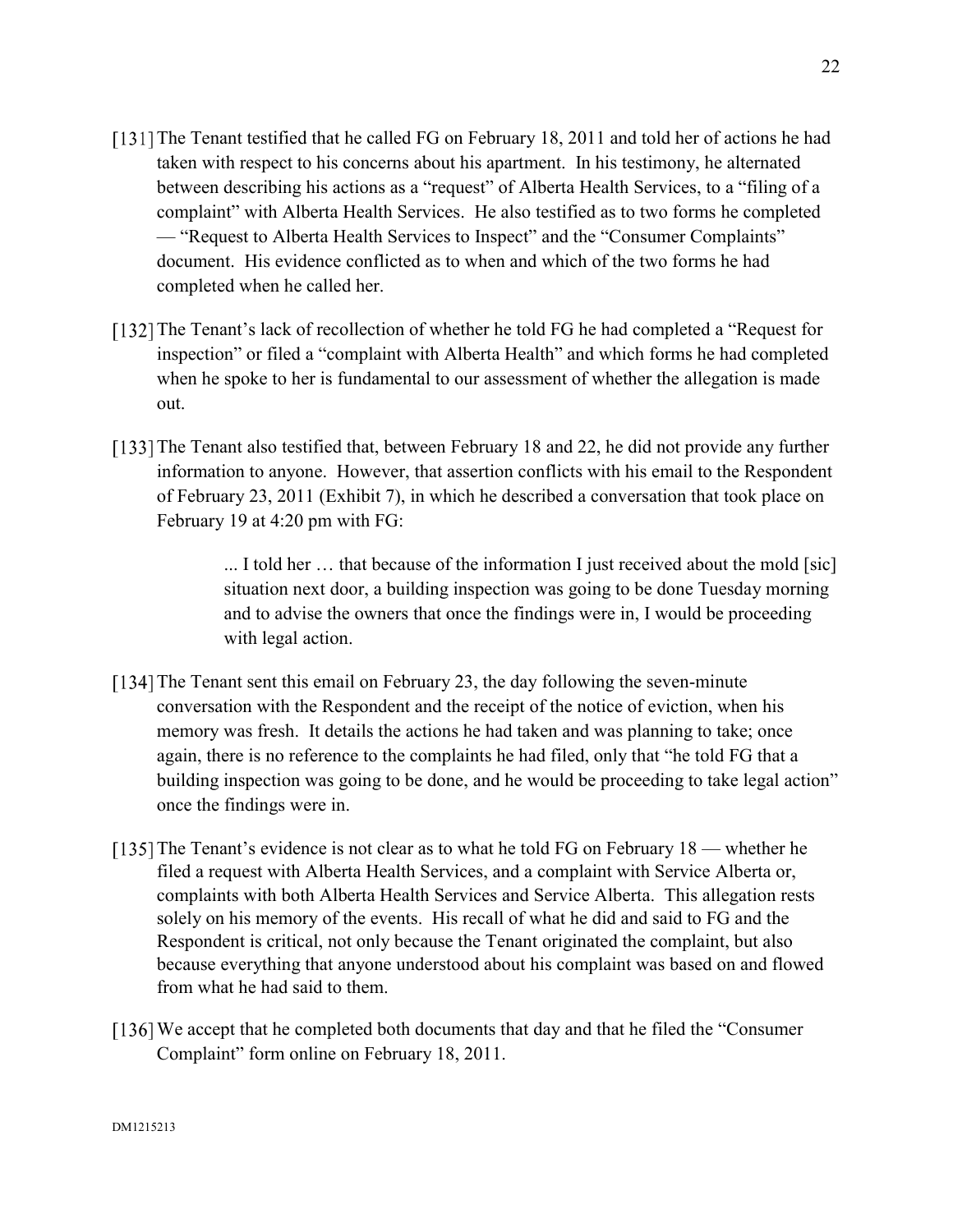- [137] The latter document, marked as Exhibit 5, outlines the Tenant's specific grievances and seeks redress, consistent with a complaint.
- [138] The former document is a summary of the Tenant's concerns about mould in the building that, in his opinion, were contributing to his health issues; he concluded this document by stating:

We are asking that inspectors consider these facts, along with the presented facts as seen during their on-site inspection, and file a report reflecting the findings and a directive on a course of action to be taken. ...

- [139] We note this document asks that his concerns be investigated and then a course of action be recommended. It does not seek redress.
- [140] We infer that FG informed CM of what the Tenant had told her.
- [141] CM in turn emailed the Respondent on February 18, 2011, asking him to call the Tenant, who had "filed a complaint with the *Landlord Tenancy Act* [sic] on Thursday," "called FG to complain of mould" and "arranged for a BM from Health Inspection to look at the mould."
- In her email to the Respondent, CM clearly set out the three actions taken by the Tenant: he filed a *complaint* pursuant to the *Residential Tenancies Act* with Service Alberta, on Thursday (February 17); he *complained* to FG of mould, and he *communicated* with a Health Inspection employee to attend, to determine if his concerns were founded.
- We find that there is no reference in this email to a *complaint* having been made, either to the Alberta Health Authority as alleged in the citation, or to Alberta Health Services. If the Tenant told FG of having filed a complaint with Alberta Health Services, it does not appear to have been communicated to the Respondent in this email. The email only references a complaint made pursuant to the *Residential Tenancies Act*.
- We note this email is consistent with the Tenant's testimony that he told FG that he had made a "Request of Alberta Health Services" rather than his testimony that he made a complaint to Alberta Health Services.
- [145] We now turn to NM's email of February 21, 2011 to the Respondent, in which NM reiterated that the Tenant had "arranged to have a health inspector investigate the mold [sic] in his suite (on Tuesday morning) … and that the health inspector could cause a lot of trouble on this one." He recommended evicting the Tenant.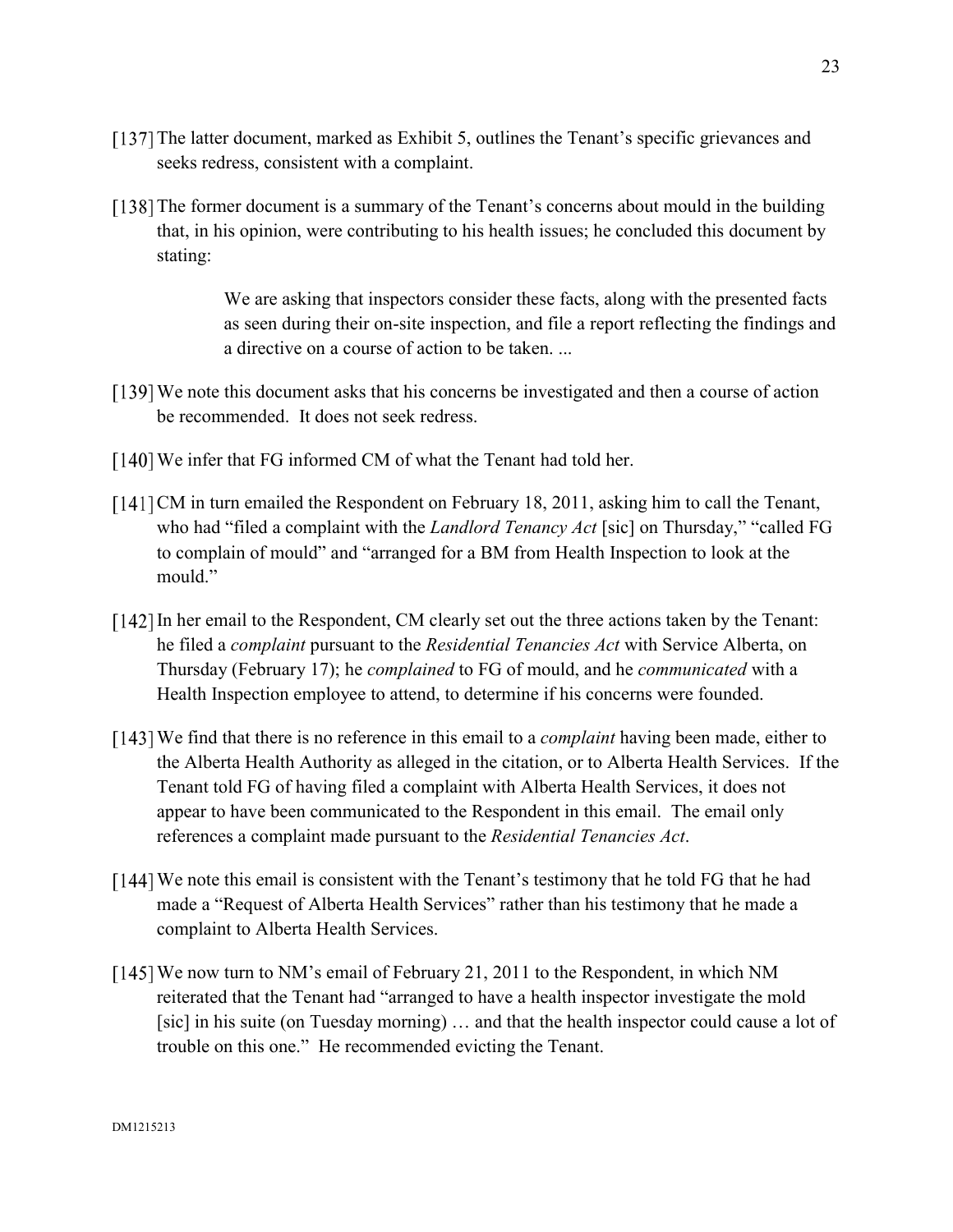- This email also makes no reference to a *complaint* having been made to the Health Authority — either to Alberta Health Services or to the Alberta Health Authority.
- [147] The Tenant did not provide any copies of either the "Request to Alberta Health Services" or the "Consumer Complaints" form to FG or anyone else, before the Eviction Notice was delivered to him.
- We turn to the seven-minute telephone discussion on February 22, 2011 at 11:53 am. On both accounts, the conversation quickly degenerated into a heated, angry, brief exchange.
- We find that the Tenant mentioned the name of BM to the Respondent but that the Respondent did not request any further information.
- [150] The Tenant candidly described his response to the Respondent as "an expletive filled diatribe" when advised he would be evicted.
- [151] In his trial testimony the Respondent characterized his response during the seven-minute conversation as one in which he "said very little, tried to be calm and to deal with him (the Tenant) in a calm way." He also said, "I'm quite cautious when I speak to people on the phone, I mean, as — as lawyers, do, we have to exercise restraint and ... I tried to be very calm and to deal with him in a very calm way. …"
- $[152]$  This assertion is completely at odds with his email to CM, moments following the sevenminute conversation:

I have spoken to the Tenant ... I provoked him as much as I could, so that he should be having a stroke right now.

- We place reliance on this email, as it was sent out minutes after the seven-minute conversation when the Respondent's memory was fresh, he had no reason to be circumspect, and no need to dilute his words.
- [154] This email, when taken together with the Tenant's description of the seven-minute conversation, gives some indication of the level of mistrust, anger and animosity between them. It is difficult to conclude that either party understood or believed anything the other party may have tried to communicate. (We note that the issues of the appropriateness of the Respondent's conduct as described in his email and his subsequent characterization of it at trial are not before us.)
- [155] We find that the totality of the evidence from February 18 to 22, 2011, including the testimony of the Tenant as to his actions in completing the "Request to Inspect," the three CM and NM emails and the seven-minute conversation, falls short of demonstrating that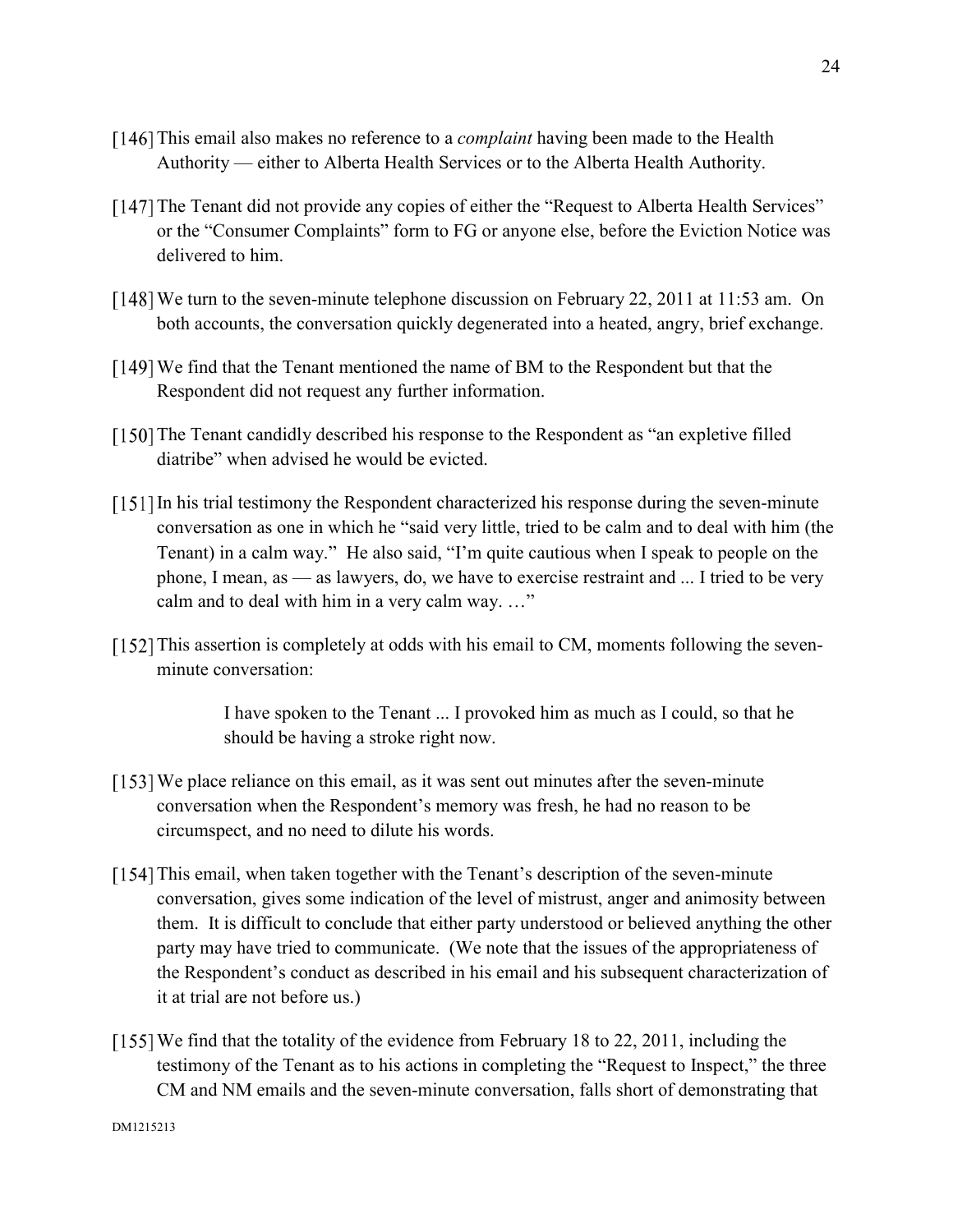the Tenant had in fact complained to the Alberta Health Services, (as opposed to the Alberta Health Authority) before the company issued the Eviction Notice. It does not meet the test of "clear, convincing and cogent" evidence.

- [156] We further find that the totality of the evidence from February 18 to 22, 2011, including the testimony of the Tenant, the three CM and NM emails and the seven-minute conversation, and the testimony of the Respondent, falls short of demonstrating that the purported complaint (which was in fact a Request to Inspect to Alberta Health Services) had been communicated to the Respondent, such that he knew or ought to have known that, when he later told Peace Officer B that he was unaware of a complaint having been made, his statement was untrue.
- [157] Allegation 1 is dismissed.
- [158] As to allegation 2, has the Law Society proven, on a balance of probabilities, that the Respondent testified before the Alberta Provincial Court on February 28, 2012, that the Respondent was unaware that the Tenant had complained to the Alberta Health Authority prior to the company issuing an eviction notice to him, and that that amounted to false testimony?
- [159] We find that there is sufficient evidence that the Respondent testified on February 28, 2012, that he was unaware that the Tenant had complained to the Alberta Health Authority, prior to the company issuing an eviction notice to him.
- [160] Having so found, did the Respondent give false testimony?
- [161] We use the same analysis as we did above:
	- (a) Did the Respondent know about the complaint before the eviction notice was delivered?
	- (b) If so, did he give false testimony?
- [162] As we have noted above, we find that the totality of the evidence from February 18 to 22, 2011, including the testimony of the Tenant, the three CM and NM emails and the sevenminute conversation, falls short of demonstrating that the Tenant had in fact complained to the Alberta Health Services (as opposed to the Alberta Health Authority), before the company issued the eviction notice.
- [163] We further find that the totality of the evidence from February 18 to 22, 2011, including the testimony of the Tenant as to his actions in completing the "Request to Inspect," the three CM and NM emails, the seven-minute conversation, and the testimony of the